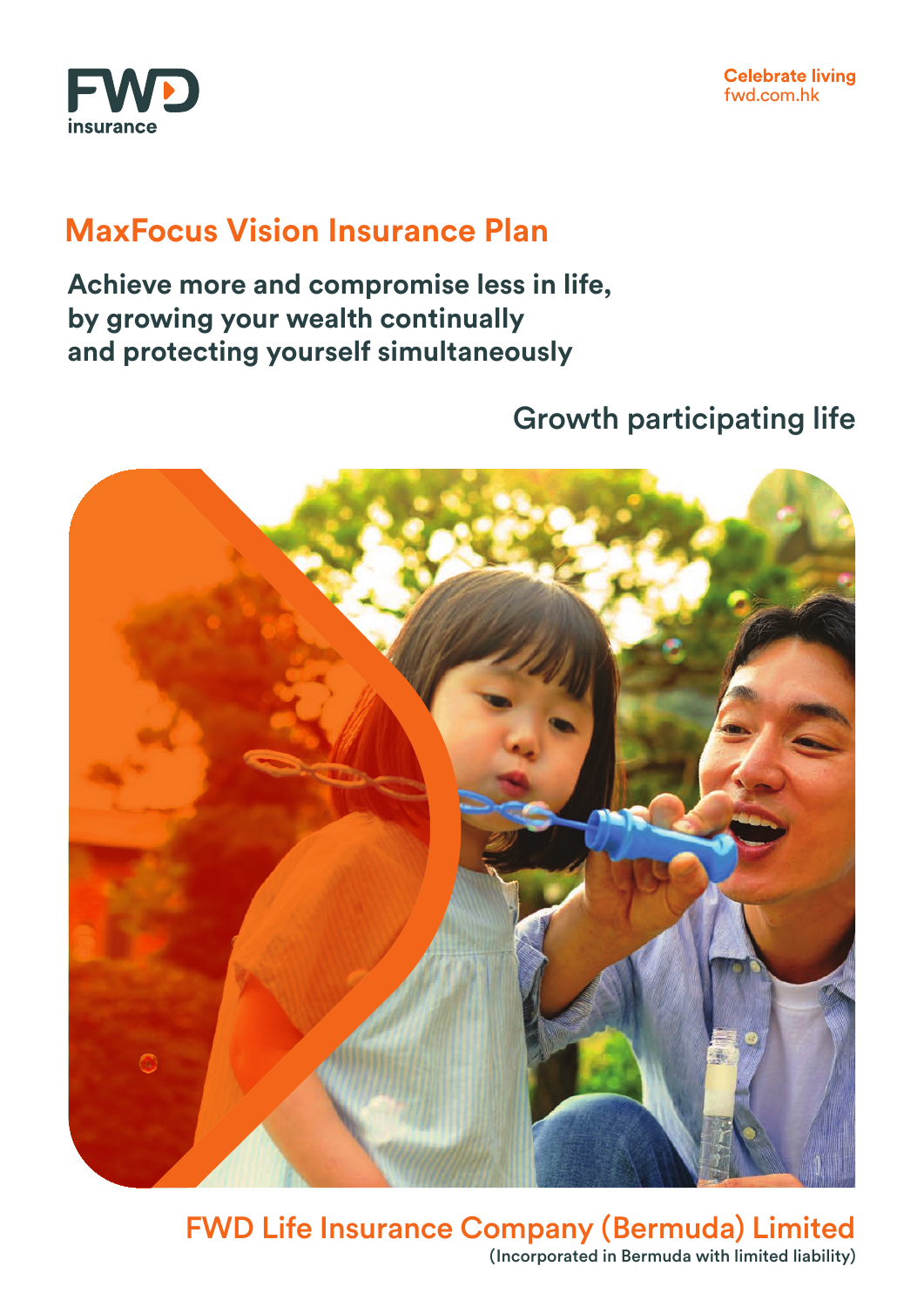Choose to provide the best education for all your kids, not just your firstborn. Choose to leave an inheritance for your family, and yet afford a comfortable retirement for yourself.

No matter how many long-term goals you have, you shouldn't have to compromise. That's why we designed a plan to continually deliver wealth growth to afford multiple goals, supported by protection and flexibility along the way.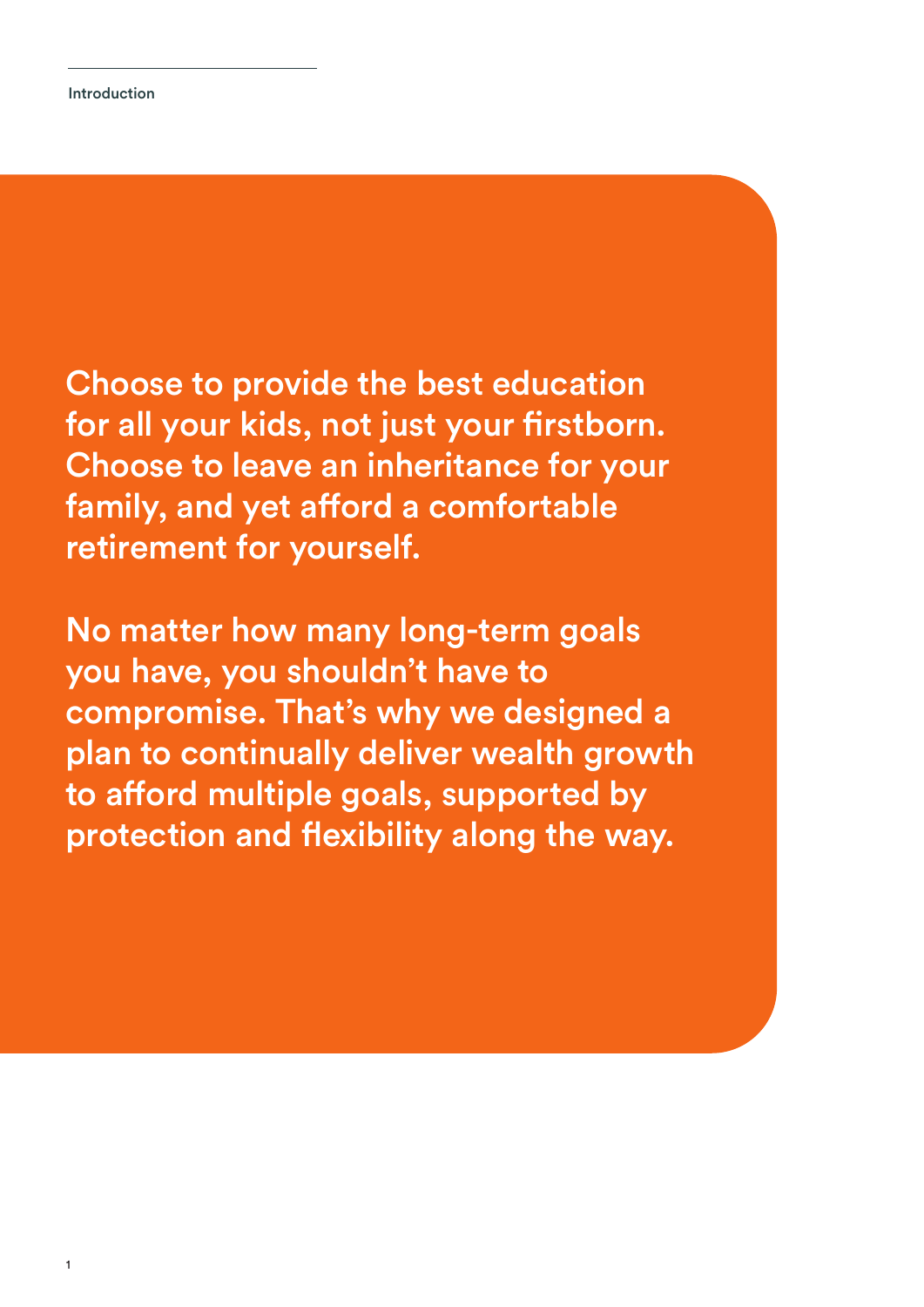Introduction

# **Choose never having to make a tough choice**

At FWD, we don't believe that people should be forced to make tough choices with their goals.

So we innovated to create a plan that offers the potential to grow your wealth to cover multiple goals throughout your life, without compromise.

MaxFocus Vision Insurance Plan is targeted wealth management plan that offers a hybrid investment approach, with a relatively high allocations in equity-type investments. That means this plan continually deliver higher potential returns in the long term while providing guaranteed returns.

But that's not all. Because we understand that unexpected events may occur while you work towards your goals, this plan will also protect you and provide flexibility to pause if you need it.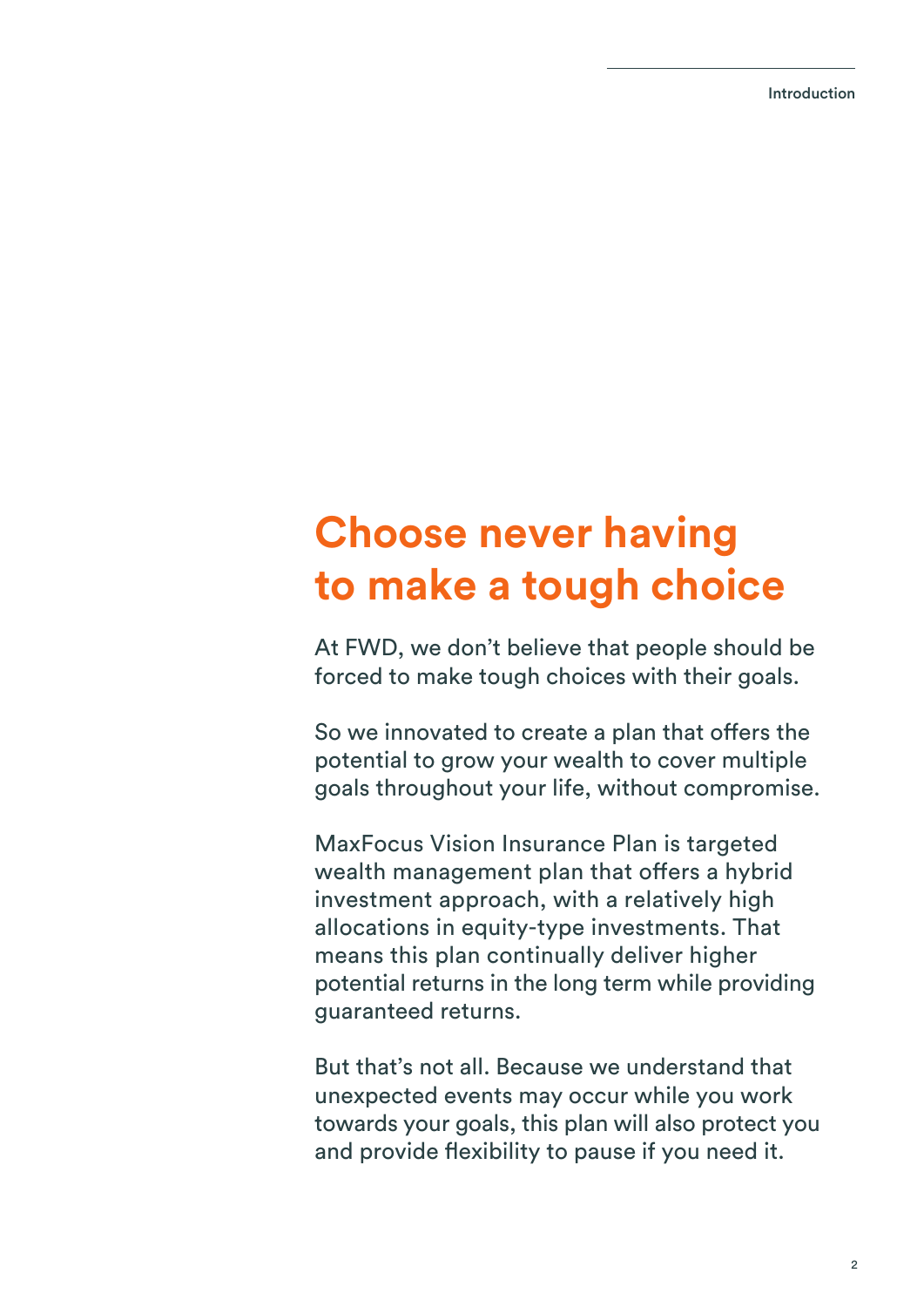## **Providing for every goal you have and supporting in every challenge you face**

MaxFocus Vision Insurance Plan (the "Plan") includes features that can meet the multiple goals you may have and challenges you may face.

## **A hybrid investment approach for growth**

With a relatively high allocation in equity-type investments, you can capture higher potential returns in the long term while also having guaranteed returns, so your wealth can keep growing even as you withdraw.



## **Different premium payment options for greater financial flexibility**

You can choose to pay your premium with a single payment or over a premium payment term of 5 years, 10 years or 18 years to suit your needs.



## **Flexibility for challenging times**

If circumstances in your life change suddenly, you can apply to suspend the premium payments for up to 5 years if you're financially unable to pay the premiums or if you're diagnosed with a covered illness.



## **Legacy for many lifetimes**

If your goal is to leave a legacy for generations, you can change the insured unlimited times after the end of the 1<sup>st</sup> policy year. You can also nominate another person a contingent insured or contingent policy owner for continuous policy extension.



## **Extra support in challenging times**

In the event of the accidental loss of life of the insured and / or a direct family member of the insured, this policy will ease financial burdens via an extra benefit equal to 100% of total premiums paid, during the first 5 policy years.

## **Protect against market volatility**

Starting from the 15<sup>th</sup> policy year provided that the policy has been paid up and while the policy is in force, you can convert part of the special bonus into annual dividends by exercising the special bonus lock-in option under your plan which enables you to secure your wealth against market volatility.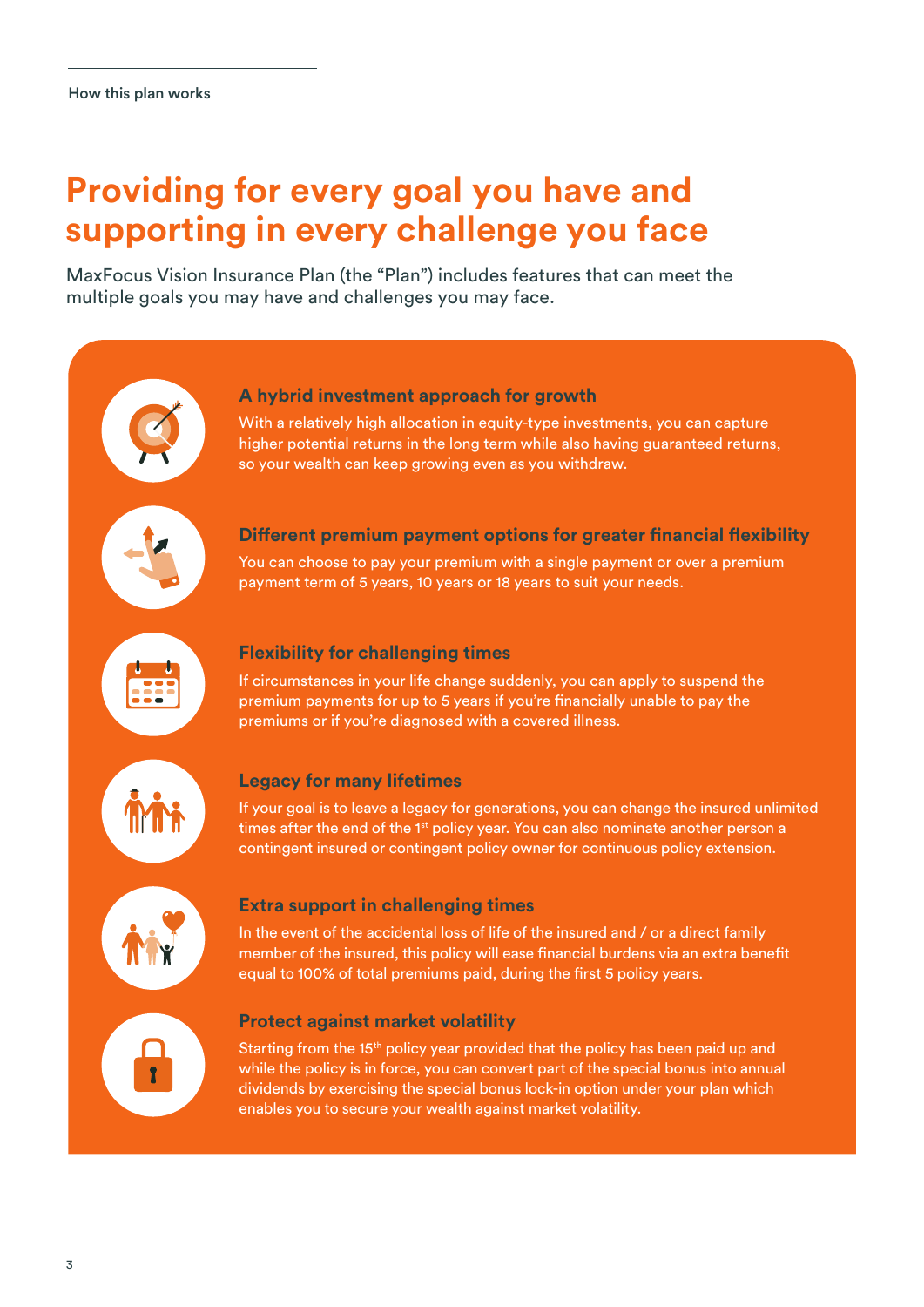## **A range of benefits for adding certainty to your pursuit of every priority**



#### **Providing your wealth with long-term growth potential**

The Plan is a participating insurance plan. The policy values of the Plan comprise guaranteed cash value, annual dividend (non-guaranteed) and special bonus (non-guaranteed). With a relatively high allocation in equity-type investments, it aims to deliver higher potential returns in the long term. For details, please refer to the section of dividend/bonus information and investment strategy.



## **Flexible premium term and cash withdrawals to meet your financial needs**

#### **Multiple premium payment terms for flexible planning**

You can choose to pay for the Plan in a single payment or over a premium payment term of 5 years, 10 years or 18 years to suit your needs. You may also prepay premiums in advance by using the premium deposit account (Note 1).

#### **Cash withdrawals for added financial flexibility**

You may choose to withdraw cash from the policy at any time to enhance your liquidity:

- $(1)$  Make a one-off withdrawal or exercise the regular withdrawal service (Note 2) after the end of the premium payment term to withdraw the accumulated annual dividends and interest (if any).
- (2) You may also choose to withdraw the guaranteed cash value and special bonus (if any) through partial surrender. For details, please refer to the partial surrender benefit under the summary of plan features.



## **Premium holidays for extra financial planning options**

Starting from the 1<sup>st</sup> policy year and during the premium payment term, you can apply for a premium holiday (Note 3) to accommodate your financial planning while the policy is in force. Available to customers who have selected the Plan with premium payment term of 5 years, 10 years and/or 18 years\*, the premium holiday provides for a suspension of premium payments for 2 years or 4 years (subject to premium payment terms) while the policy remains in force (please refer to the summary of plan features for details). If the policy owner is unfortunately diagnosed with one of the covered illnesses (cancer, heart attack or stroke), the Plan offers additional 1 year extended premium holiday period. The extended premium holiday period will be offered for once per policy even if more than one covered illness is diagnosed.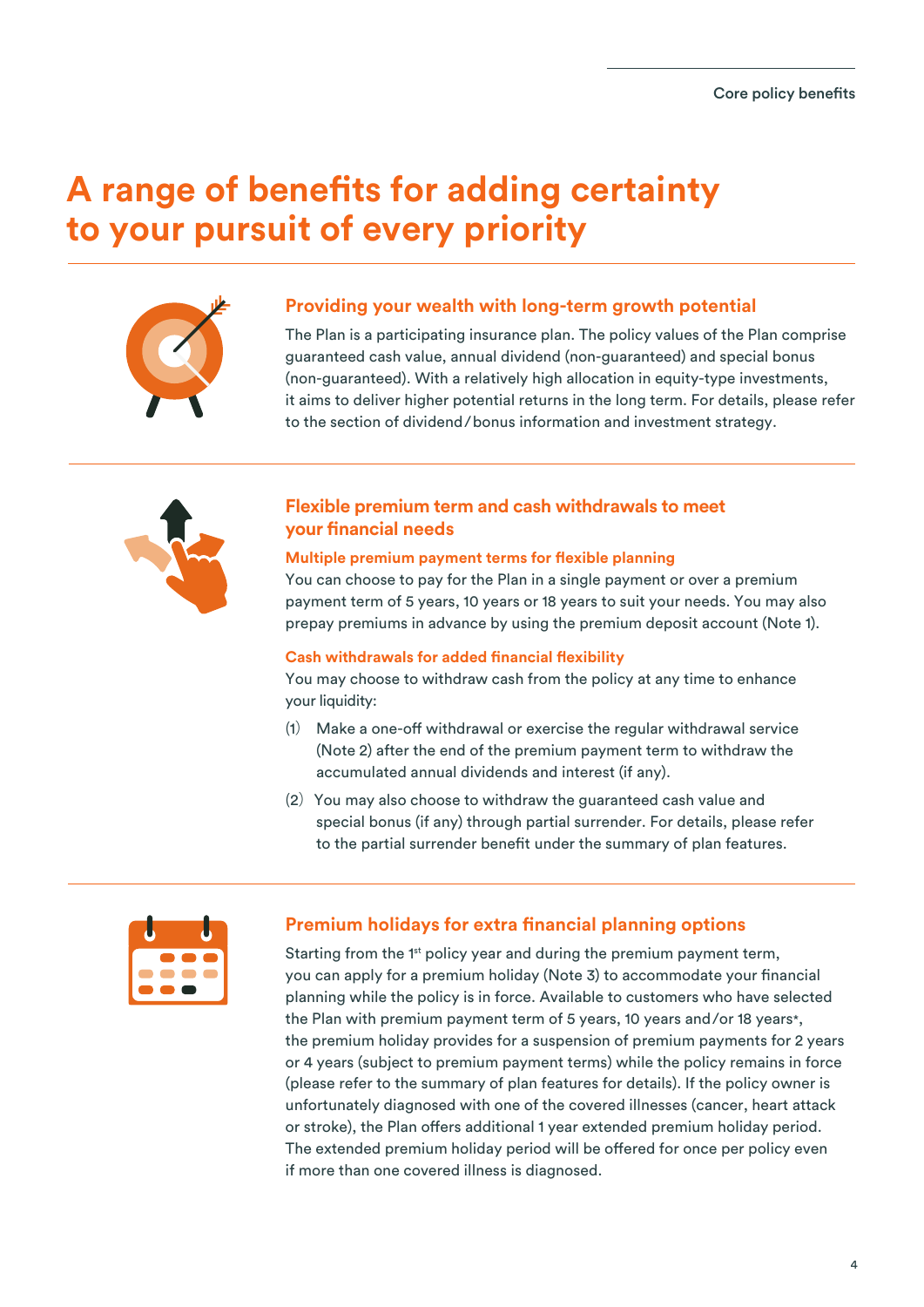During the premium holiday, the annual dividend will not be paid while any accumulated annual dividends and interest (if any) remained in the policy will continue to earn interest (if any). The guaranteed cash value, special bonus (non-guaranteed which is subject to the latest bonus scales determined by us) and notional amount will be remained unchanged and equal to the amount immediately before premium holiday takes effect provided that there is no partial surrender during the premium holiday period. Once the premium holiday request is approved, any rider(s) attached to the policy will be automatically terminated and no riders can be attached afterward.

\* With premium payment term of 18 years, you are not allowed to exercise special bonus lock-in option during premium holiday.



## **Special bonus lock-in option to secure your wealth against market volatility**

The Plan also gives you the flexibility to secure part of your policy value in response to evolving financial priorities or changing market outlooks. Starting from the 15th policy year provided that the policy has been paid up and while the policy is in force, you can apply for special bonus lock-in option to convert a certain amount of the special bonus into annual dividend and leave it with the policy to accumulate interest (if any) by exercising one of the following options. The amount of special bonus which you apply for special bonus lock-in option is lock-in value (Note 4).

#### **1) Automatic lock-in option (Note 5)**

This option allows you to convert a certain amount of special bonus, equivalent to 10% of total premiums paid, into annual dividend. Once we have approved your request, the lock-in value of special bonus will be automatically converted on each subsequent policy anniversary.

#### **2) Flexi lock-in option (Note 6)**

You can apply to convert a specified percentage of special bonus ("lock-in percentage") into annual dividend, subject to the annual minimum and maximum lock-in percentage which are 10% and 70% respectively. This option can only be exercised once every policy year and on the policy anniversary.

Once automatic lock-in option or flexi lock-in option has been exercised, the lock-in value will not be allowed to be reversed back to special bonus. The special bonus as at the relevant policy year and any special bonus which we may distribute for subsequent policy years will be lowered due to conversion of special bonus to annual dividend exercised.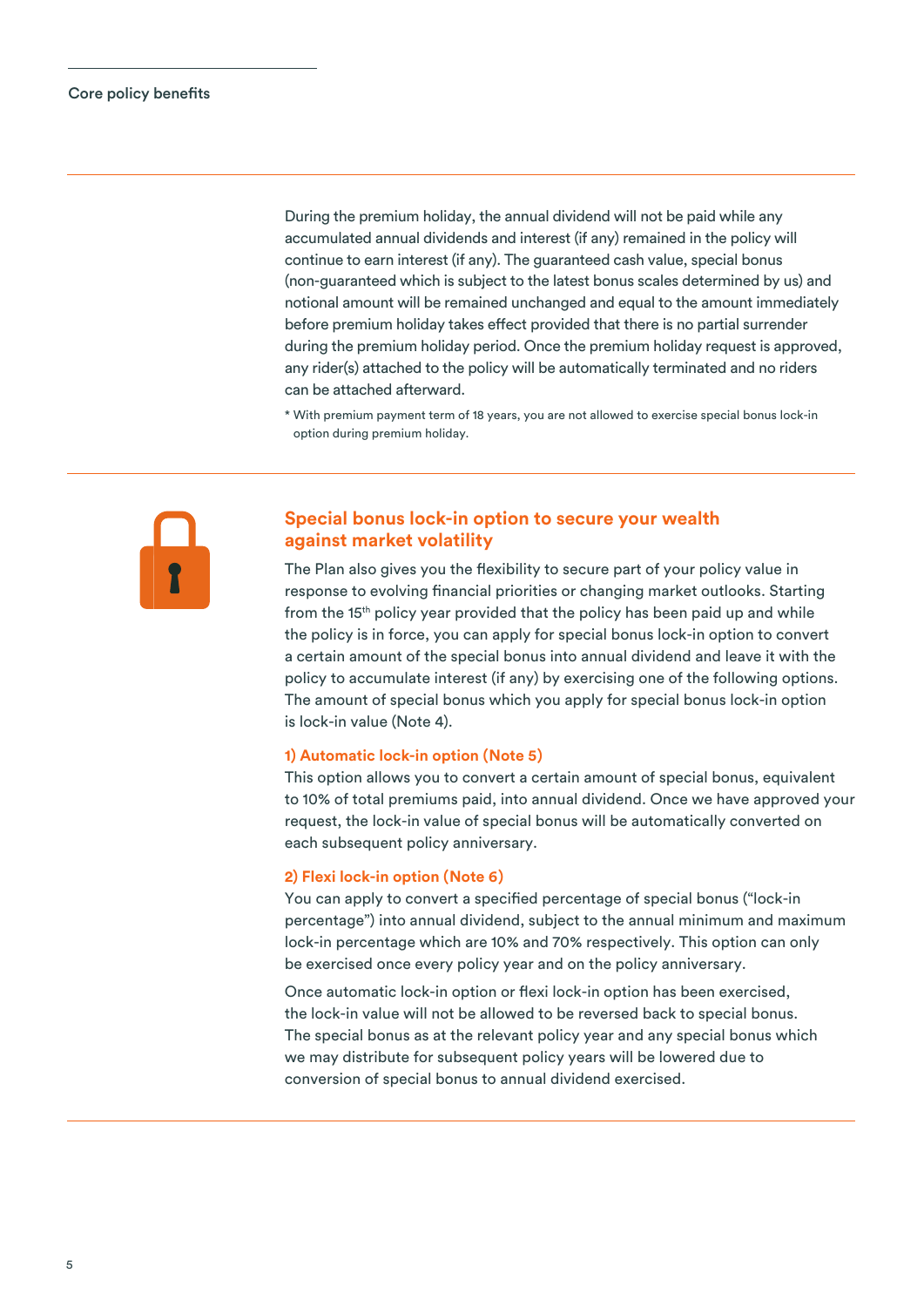

## **Protect your loved ones from life's uncertainty**

#### **Life protection for your peace of mind**

To take care of your loved ones, if the insured unfortunately passes away while the policy is in effect, the Plan provides a life protection with a lump-sum death benefit, which is the higher of (i) guaranteed cash value and non-guaranteed special bonus (if any) or (ii) 100% of the total premiums paid, plus accumulated annual dividends and interest (if any).

#### **Extra protection for your family**

There's no greater peace of mind than knowing that your family will be well taken care of no matter what. If the insured and/or a direct family member of the insured passes away due to an accident within 180 days from the date of accident during the first 5 policy years while the policy is in force, a family accidental death benefit (Note 7) equal to 100% of total premiums paid will be paid to help alleviate the financial impact.



## **Rewards to mark your child's most memorable moments Celebrate your child's scholastic achievements**

Children need encouragement. If you apply for the Plan with your child as the insured, we will give your child a big thumbs-up for scholastic success through the outstanding performance awards (Note 8). While the policy has been in force for more than 10 months, your child's academic achievements will be recognized with special financial rewards.

| <b>Outstanding performance awards</b>                                                                                                                                                                                                             |                                                                                                                             |                     |  |
|---------------------------------------------------------------------------------------------------------------------------------------------------------------------------------------------------------------------------------------------------|-----------------------------------------------------------------------------------------------------------------------------|---------------------|--|
| <b>Academic achievements</b>                                                                                                                                                                                                                      | <b>Requirements</b>                                                                                                         | <b>Award amount</b> |  |
| (A) Primary / Elementary education level<br>(While any one of the following criteria from A(i) - A(iii) is achieved, HK\$1,000 will be payable<br>and subject to a maximum of once per policy and per same insured life of all policies with us.) |                                                                                                                             |                     |  |
| i. Top 10 in the grade                                                                                                                                                                                                                            | HK\$ 1,000<br>Ranked in top 10 in the grade in primary<br>school (primary 1-6) or elementary<br>education level (grade 1-5) |                     |  |
| ii. First choice under<br><b>Secondary School Places</b><br>Allocation (SSPA)                                                                                                                                                                     | Allocated to first choice under SSPA<br>HK\$ 1,000<br>or equivalent placement scheme to<br>secondary school in Hong Kong    |                     |  |
| iii. Champion in inter-<br>school competition<br>(individual award)                                                                                                                                                                               | Attained a champion under the<br>category of an individual prize in any<br>inter-school competition                         | HK\$ 1,000          |  |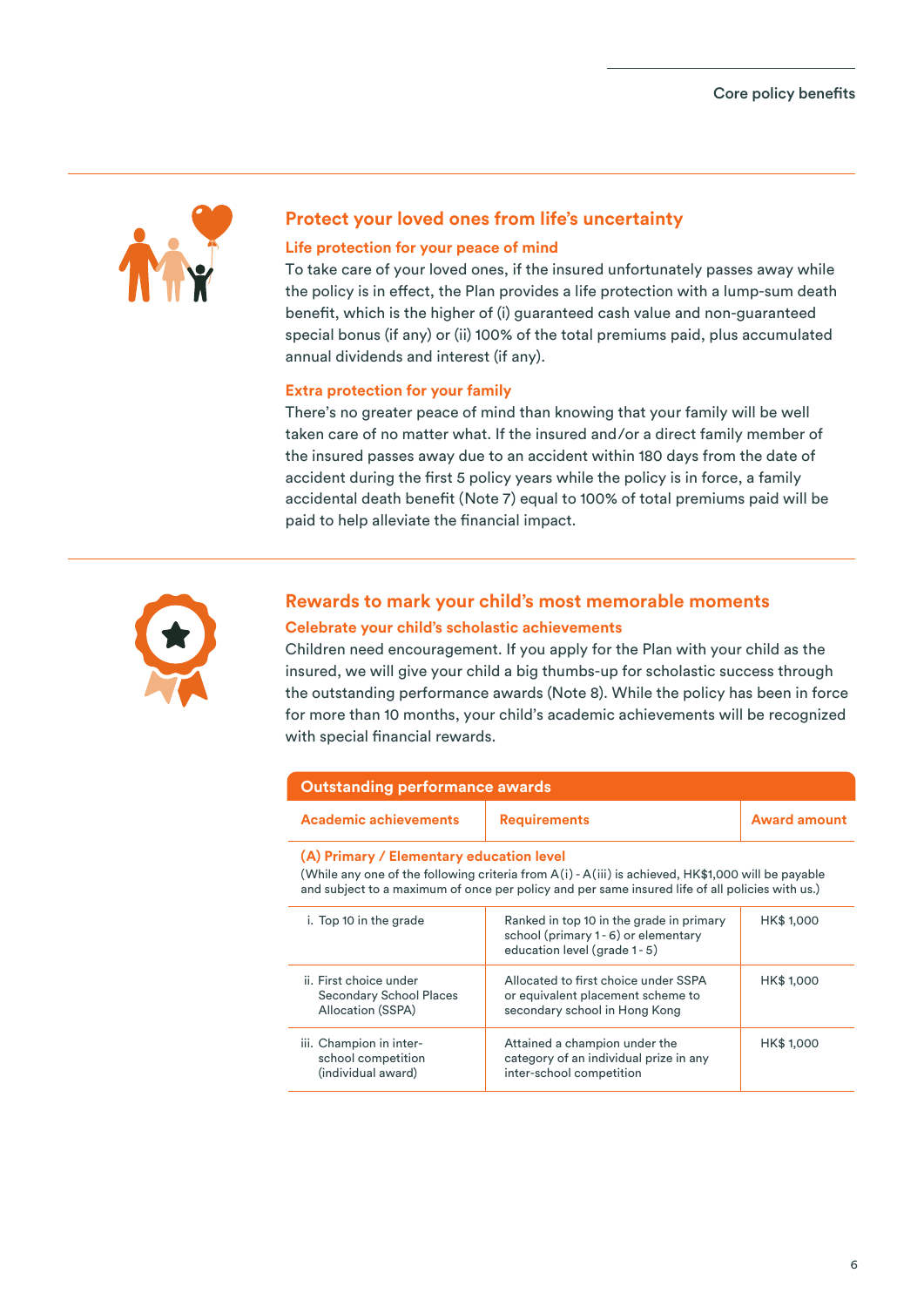#### **(B) Tertiary education level**

(While any one of the following criteria from  $B(i) - B(viii)$  is achieved, one of the awards will be payable and subject to a maximum of once per policy and per same insured life of all policies with us.)

| i. Offer from a world's<br>top 10 university                                  | • Received written confirmation from<br>one of the top 10 universities in the world<br>of an unconditional offer of admission<br>to a full-time bachelor degree or<br>undergraduate program.<br>• The top 10 universities is subject to the<br>list of top 10 universities on our company<br>website at the time of the claim submission.<br>The top 10 universities will vary from time<br>to time and are subject to our discretion. | HK\$ 30,000                                                             |
|-------------------------------------------------------------------------------|----------------------------------------------------------------------------------------------------------------------------------------------------------------------------------------------------------------------------------------------------------------------------------------------------------------------------------------------------------------------------------------------------------------------------------------|-------------------------------------------------------------------------|
| ii. Hong Kong Diploma of<br>Secondary Education<br>(HKDSE)                    | • Attained not less than 3 subjects in grade<br>level 5 <sup>*</sup> or above among at least of<br>6 subjects in one sitting of HKDSE<br>• Maximum of 6 subjects can be claimed                                                                                                                                                                                                                                                        | HK\$ 2,000 for<br>each subjects<br>with grade<br>level $5*$ or<br>above |
| iii. International English<br>Language Testing<br>System (IELTS)              | Attained a score of 8 or above<br>in the IFITS                                                                                                                                                                                                                                                                                                                                                                                         | HK\$ 5,000                                                              |
| iv. Test of English as a Foreign<br>Language (TOEFL)                          | Attained a score of 110 or above<br>in the TOEFL                                                                                                                                                                                                                                                                                                                                                                                       | HK\$ 5,000                                                              |
| v. General Certificate of<br><b>Education Advanced Level</b><br>(GCE A-level) | Attained not less than 3 subjects with<br>2 subjects in grade Level A* and 1 subject in<br>grade Level A in one sitting of GCE A-level                                                                                                                                                                                                                                                                                                 | HK\$ 5,000                                                              |
| vi. International Baccalaureate<br>Diploma Programme (IBDP)                   | Attained a score of 41 or above<br>in the IBDP                                                                                                                                                                                                                                                                                                                                                                                         | HK\$ 5,000                                                              |
| vii. SAT                                                                      | Attained a score of 1400 or above in one<br>sitting of redesigned SAT with essay                                                                                                                                                                                                                                                                                                                                                       | HK\$ 5,000                                                              |
| viii, Mainland Gaokao                                                         | Attained a score of 600 or above in one<br>sitting of Mainland Gaokao                                                                                                                                                                                                                                                                                                                                                                  | HK\$ 5,000                                                              |

#### Remarks:

1. Once any one of the awards from A(i) – A(iii) is paid or the insured reaches 26 attained age (whichever is earlier),

the outstanding performance awards for primary /elementary education level will be terminated.

2. Once any one of the awards from  $B(i) - B(viii)$  is paid or the insured reaches 26 attained age (whichever is earlier), the outstanding performance awards for tertiary education level will be terminated.

3. Under the outstanding performance awards for tertiary education, the award with the highest award will be payable even if more than one criteria of awards are achieved at the same time.

#### **Baby bonus to welcome the newest member of your family**

To celebrate the joy of parenthood, a special baby bonus (Note 9) of HK\$5,000 will be payable for the birth of the insured's biological child if the policy has been in force for more than 10 months and is commenced while the insured is above age 18 (age next birthday). At the same time, upon the confirmation by us regarding the change of insured to the insured's biological child who is the same as the one under the claim of the baby bonus, the outstanding performance awards will become effective and academic achievements of this new insured will be recognized with special financial rewards with the outstanding performance awards (Note 8) (please refer to the summary table of outstanding performance awards for details).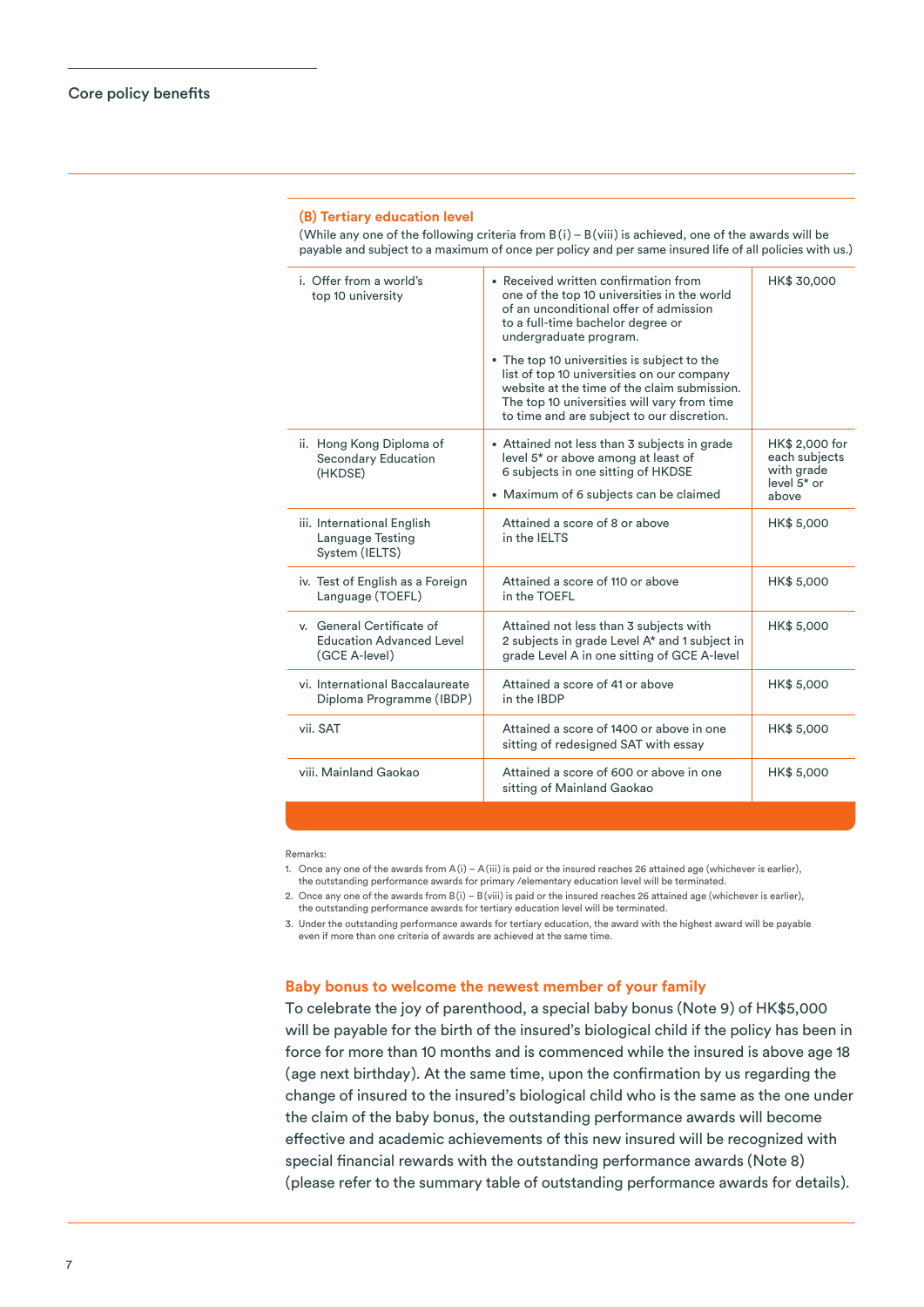

## **Safeguard your wealth, ensure your legacy**

#### **Unlimited times for change of insured for endless wealth inheritance**

You may exercise the change of insured option (Note 10) after the end of the 1<sup>st</sup> policy year for unlimited times while the insured is alive. The policy term will then be changed to age 138 (age next birthday) of the new insured, maintaining inherited wealth through generations.

#### **Contingent insured and contingent policy owner for continuous policy extension**

You may nominate a contingent insured (Note 11) while the policy is in force and the insured is alive. In the event of the death of the insured after the end of the 1<sup>st</sup> policy year, the nominated contingent insured will automatically become the new insured, eliminating the possibility of policy termination resulting from the unexpected death of the original insured. In addition, you can nominate a contingent policy owner (Note 12) while the policy is in force so that the policy can be managed by the contingent policy owner in the event of the death of the original policy owner, sustaining the passing on of your legacy.

#### **Death benefit settlement option for flexible wealth allocation**

To provide you with greater flexibility in your wealth allocation, you may choose the death benefit settlement option (Note 13) for the payment of death benefit, family accidental death benefit (if applicable) and the specified amount under any attached rider(s) in the form of a lump sum payment or regular installments (annually/monthly), or a mix of both if the insured passed away. You may also set the installment term and amount in advance so that your beneficiary can receive the death benefit, family accidental death benefit (if applicable) and the specified amount under any attached rider(s) in the way chosen by you while the remaining amount will be left in our company to accumulate interest (non-guaranteed) until the full amount has been paid to the beneficiary.



## **Easy application to start off your wealth plan**

The Plan is simple to apply for and medical examination is generally not required for new policy applications.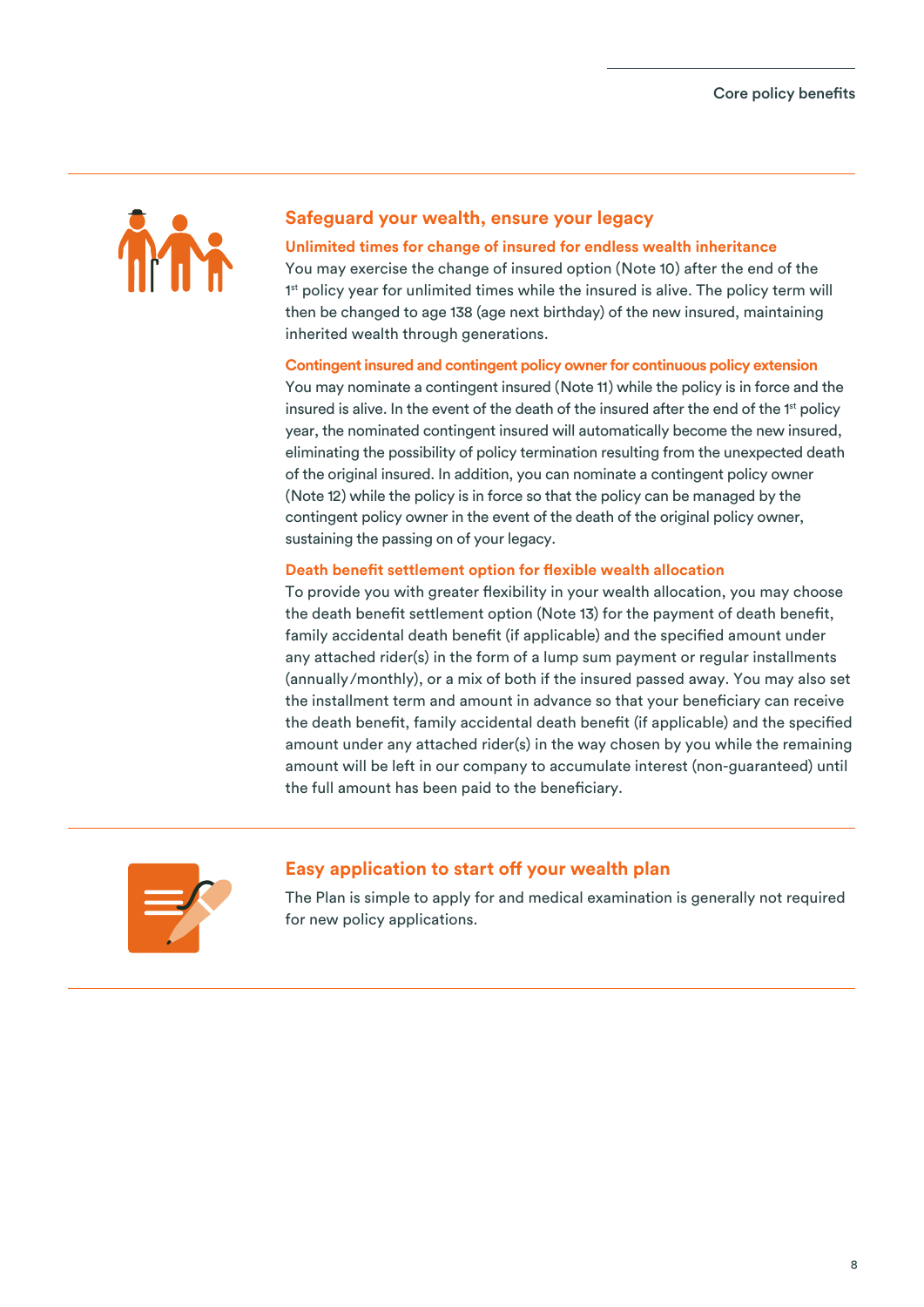| <b>Summary of plan features</b> |                                                                                                                                                                                                                                                                                                                                                                                                                                                                                                                                                                                                                                                                                                                                        |                                       |                                                                                                                               |
|---------------------------------|----------------------------------------------------------------------------------------------------------------------------------------------------------------------------------------------------------------------------------------------------------------------------------------------------------------------------------------------------------------------------------------------------------------------------------------------------------------------------------------------------------------------------------------------------------------------------------------------------------------------------------------------------------------------------------------------------------------------------------------|---------------------------------------|-------------------------------------------------------------------------------------------------------------------------------|
| Premium payment term            | Single premium / 5 years / 10 years / 18 years                                                                                                                                                                                                                                                                                                                                                                                                                                                                                                                                                                                                                                                                                         |                                       |                                                                                                                               |
| Issue age (age next birthday)   | Premium payment term<br>Single premium<br>5 years<br>10 years<br>18 years                                                                                                                                                                                                                                                                                                                                                                                                                                                                                                                                                                                                                                                              |                                       | Issue age (age next birthday)<br>Age 1 (15 days) - 80<br>Age 1 (15 days) - 75<br>Age 1 (15 days) - 70<br>Age 1 (15 days) - 62 |
| <b>Benefit term</b>             | To the policy anniversary immediately before the 138 <sup>th</sup> birthday<br>of the latest insured                                                                                                                                                                                                                                                                                                                                                                                                                                                                                                                                                                                                                                   |                                       |                                                                                                                               |
| Premium structure               | Guaranteed as fixed throughout the premium payment term                                                                                                                                                                                                                                                                                                                                                                                                                                                                                                                                                                                                                                                                                |                                       |                                                                                                                               |
| Currency                        | HK\$/US\$                                                                                                                                                                                                                                                                                                                                                                                                                                                                                                                                                                                                                                                                                                                              |                                       |                                                                                                                               |
| Notional amount                 | Notional amount is used to calculate premium payable,<br>guaranteed cash value, annual dividend (if any) and special bonus<br>(if any). Notional amount does not represent the family accidental<br>death benefit or death benefit and will not be paid upon the<br>death of the insured.                                                                                                                                                                                                                                                                                                                                                                                                                                              |                                       |                                                                                                                               |
| Minimum notional amount         | Premium payment term                                                                                                                                                                                                                                                                                                                                                                                                                                                                                                                                                                                                                                                                                                                   |                                       | Minimum notional amount at policy issue                                                                                       |
| at policy issue                 | Single premium                                                                                                                                                                                                                                                                                                                                                                                                                                                                                                                                                                                                                                                                                                                         | HK\$424,629 / US\$53,079 (per policy) |                                                                                                                               |
|                                 | 5 / 10 / 18 years                                                                                                                                                                                                                                                                                                                                                                                                                                                                                                                                                                                                                                                                                                                      |                                       | HK\$240,000 / US\$30,000 (per policy)                                                                                         |
| Maximum notional amount         | subject to underwriting requirements                                                                                                                                                                                                                                                                                                                                                                                                                                                                                                                                                                                                                                                                                                   |                                       |                                                                                                                               |
| Premium payment mode            | monthly / semi-annually / annually                                                                                                                                                                                                                                                                                                                                                                                                                                                                                                                                                                                                                                                                                                     |                                       |                                                                                                                               |
| Death benefit                   | If the insured (provided that there is no contingent insured) dies while<br>the policy is in effect, death benefit will be paid which is equal to:<br>(a) The higher of :<br>• Guaranteed cash value plus special bonus (if any) or<br>• 100% of total premiums paid;<br>(b) Plus accumulated annual dividends and interest (if any); and<br>(c) Less any policy debts (e.g. policy loan with interest,<br>any outstanding insurance levy).<br>When calculating the total premiums paid, premium of any rider(s)<br>will not be included. If the policy has been partially surrendered,<br>we will calculate the death benefit based on the total premiums paid<br>reduced on a proportional basis according to the partial surrender. |                                       |                                                                                                                               |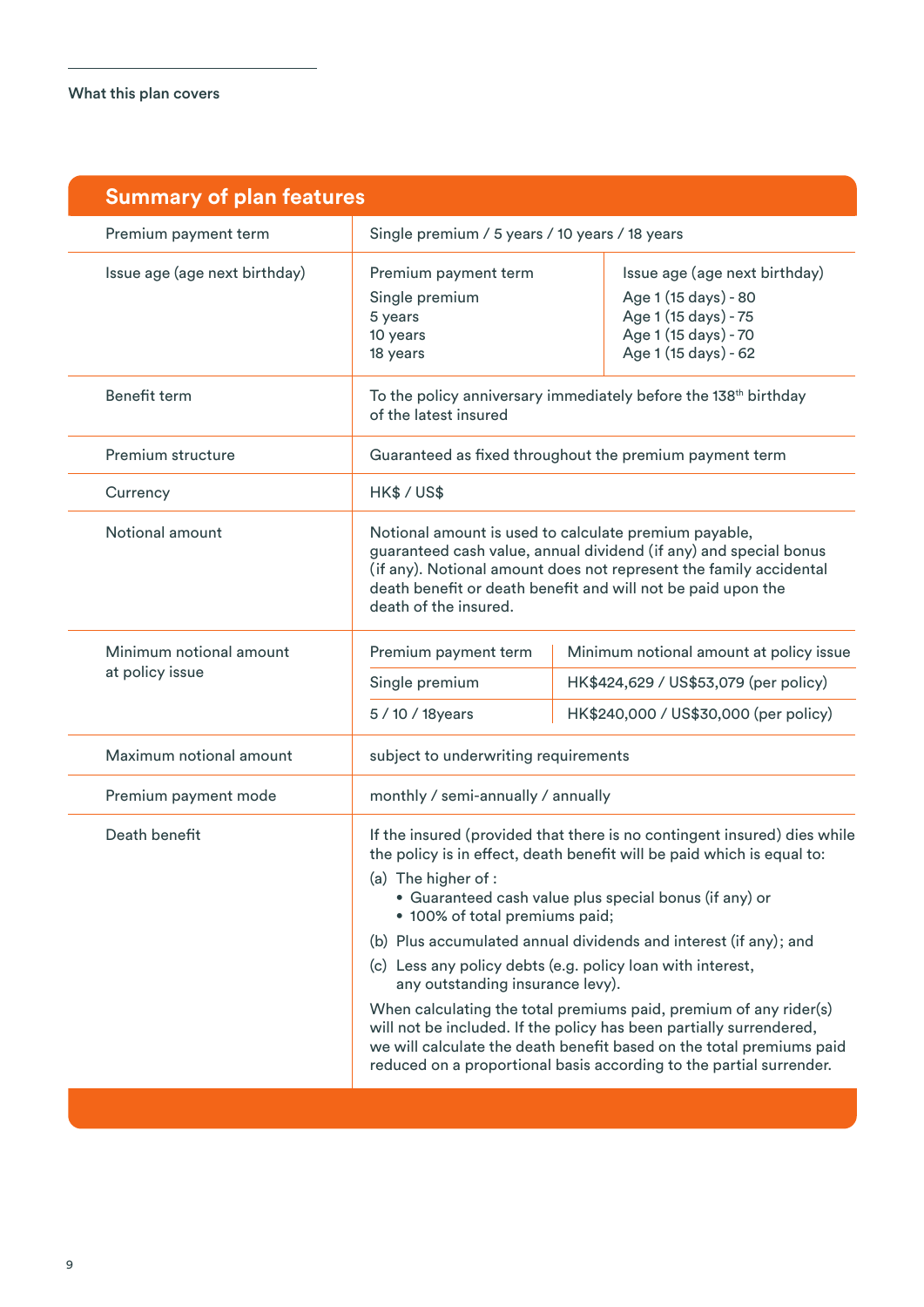| <b>Summary of plan features</b>             |                                                                                                                                                                                                                                                                                                                                                                                                                                                                                                                                                                                   |
|---------------------------------------------|-----------------------------------------------------------------------------------------------------------------------------------------------------------------------------------------------------------------------------------------------------------------------------------------------------------------------------------------------------------------------------------------------------------------------------------------------------------------------------------------------------------------------------------------------------------------------------------|
| Family accidental<br>death benefit (Note 7) | Additional 100% of total premiums paid will be paid if the insured<br>(provided that there is no contingent insured) and/or the insured's<br>direct family member passes away due to an accident during the<br>first 5 policy years while the policy is in force.<br>When calculating the total premiums paid, premium of any rider(s)<br>will not be included. If the policy has been partially surrendered,<br>we will calculate the family accidental death benefit based on the<br>total premiums paid reduced on a proportional basis according to<br>the partial surrender. |
| Surrender benefit                           | Surrender benefit equals to:<br>(a) Guaranteed cash value;<br>(b) Plus accumulated annual dividends and interest (if any);<br>(c) Plus special bonus (if any);<br>(d) Less any policy debts (e.g. policy loan with interest,<br>any outstanding insurance levy).                                                                                                                                                                                                                                                                                                                  |
| Partial surrender benefit                   | Partial surrender benefit is calculated on proportional basis<br>according to the reduced notional amount and equals to:<br>(a) Partial guaranteed cash value;<br>(b) Plus partial special bonus (if any);<br>(c) Less any policy debts (e.g. policy loan with interest,<br>any outstanding insurance levy).                                                                                                                                                                                                                                                                      |
|                                             | Any partial surrender benefit will reduce the notional amount.<br>The total premiums paid, subsequent guaranteed cash value,<br>annual dividends (if any) and special bonus (if any) will be reduced<br>on a proportional basis from the effective date of partial surrender,<br>according to the reduction in notional amount. Surrender benefit,<br>death benefit and family accidental death benefit will be reduced<br>accordingly. The reduced notional amount has to be greater than<br>the minimum amount prescribed by FWD.                                               |
| Maturity benefit                            | Maturity benefit equals to:<br>(a) Guaranteed cash value;<br>(b) Plus accumulated annual dividends and interest (if any);<br>(c) Plus special bonus (if any);<br>(d) Less any policy debts (e.g. policy loan with interest,<br>any outstanding insurance levy).                                                                                                                                                                                                                                                                                                                   |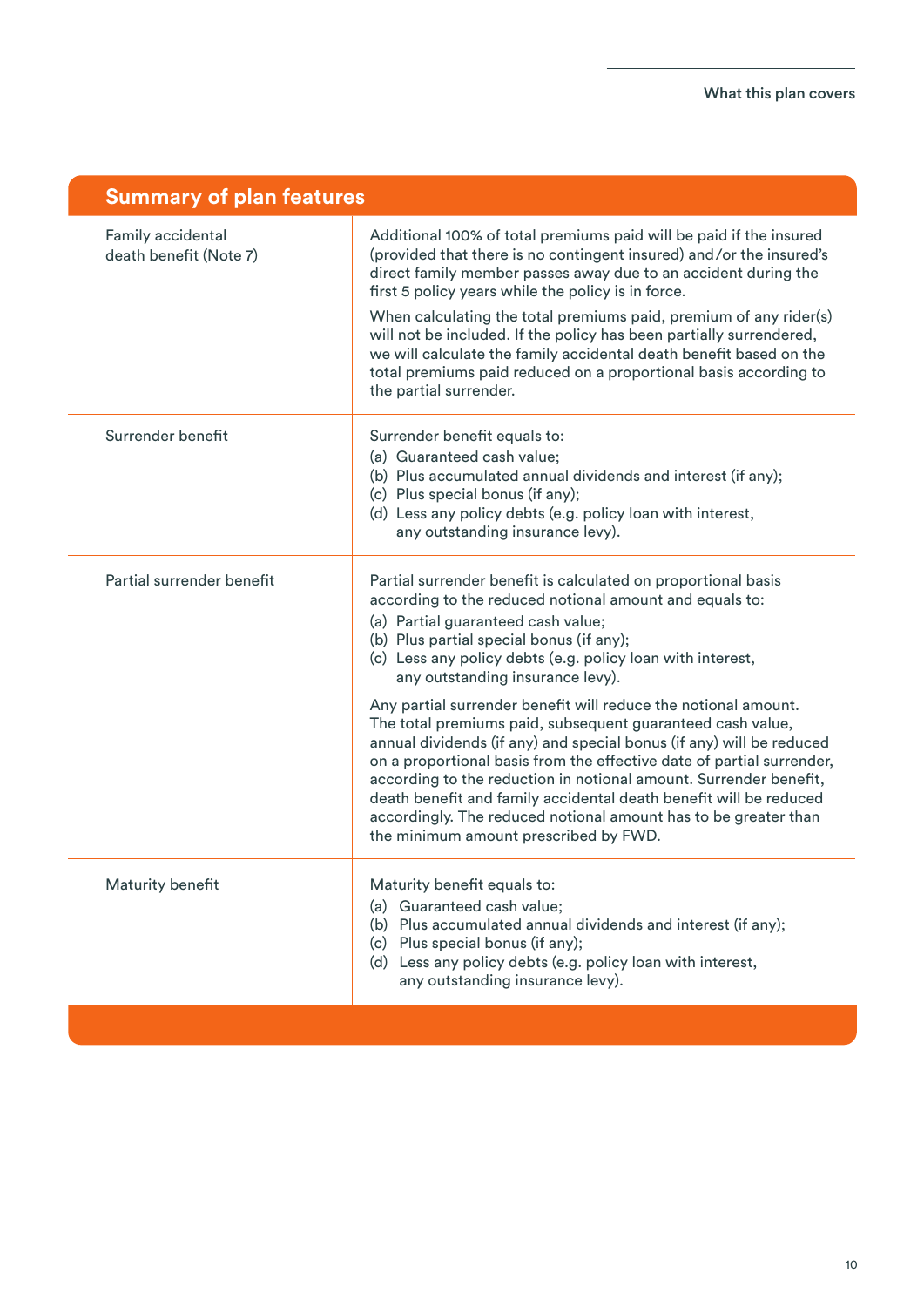| <b>Summary of plan features</b>              |                                                                                                                                                                                                                                                                                                                                                                                                                                                                                                                                                                                                                                                                                                                                                                                                                                                                       |                                                                                                                                                                                                                                                                                                                                                                                |                                                                                                                                                                                                                                                                                                    |
|----------------------------------------------|-----------------------------------------------------------------------------------------------------------------------------------------------------------------------------------------------------------------------------------------------------------------------------------------------------------------------------------------------------------------------------------------------------------------------------------------------------------------------------------------------------------------------------------------------------------------------------------------------------------------------------------------------------------------------------------------------------------------------------------------------------------------------------------------------------------------------------------------------------------------------|--------------------------------------------------------------------------------------------------------------------------------------------------------------------------------------------------------------------------------------------------------------------------------------------------------------------------------------------------------------------------------|----------------------------------------------------------------------------------------------------------------------------------------------------------------------------------------------------------------------------------------------------------------------------------------------------|
| Annual dividend<br>(non-guaranteed)          | While the policy is in force, annual dividend (if any) will be payable<br>annually from the 3 <sup>rd</sup> policy anniversary.<br>The following options are available:<br>(a) Pay in cash; or<br>(b) Retain in the policy to accumulate and earn interest (if any)<br>(default option). The interest rate is not guaranteed and is<br>determined by FWD from time to time at its absolute discretion.<br>• Policy owner can withdraw the accumulated annual dividends<br>and interest (if any) at anytime.<br>Accumulated annual dividends and interest (if any) will be payable<br>upon surrender of the policy, the death of the insured or maturity<br>of the policy.                                                                                                                                                                                             |                                                                                                                                                                                                                                                                                                                                                                                |                                                                                                                                                                                                                                                                                                    |
| Special bonus<br>(non-guaranteed)            | While the policy is in force, special bonus (if any) will be payable from<br>the 3 <sup>rd</sup> policy anniversary when any of the following situations occur:<br>• upon the death of the insured (only applicable when guaranteed<br>cash value plus special bonus (if any) is higher than 100% of total<br>premiums paid);<br>• partial surrender of the policy#;<br>• surrender of the policy;<br>• maturity of the policy; or<br>• at the end of the one year reinstatement period if the policy<br>lapses and is not reinstated within the period.<br>A certain amount of special bonus will be converted as part of annual<br>dividends upon exercising special bonus lock-in option.<br># Partial special bonus is payable in proportion to the reduction in notional amount<br>caused by partial surrender (including using the regular withdrawal service). |                                                                                                                                                                                                                                                                                                                                                                                |                                                                                                                                                                                                                                                                                                    |
| Premium holiday (Note 3)                     | while the policy is in force.<br>payment<br>term<br>5 years<br>10 years / 18 years*                                                                                                                                                                                                                                                                                                                                                                                                                                                                                                                                                                                                                                                                                                                                                                                   | Starting from the 1 <sup>st</sup> policy year and during the premium<br>payment term, policy owner can apply for a premium holiday<br>Premium Maximum length Maximum length of<br>of premium<br>holiday (per policy)<br>2 years<br>4 years<br>* With premium payment term of 18 years, you are not allowed to exercise<br>special bonus lock-in option during premium holiday. | premium holiday if<br>the policy owner is<br>diagnosed with cancer,<br>heart attack or stroke<br>(per policy)<br>3 years<br>5 years                                                                                                                                                                |
| Death benefit settlement<br>option (Note 13) |                                                                                                                                                                                                                                                                                                                                                                                                                                                                                                                                                                                                                                                                                                                                                                                                                                                                       | monthly), or a mix of both if the insured passed away.                                                                                                                                                                                                                                                                                                                         | Policy owner can choose the death benefit settlement option for the<br>payment of death benefit, family accidental death benefit (if applicable)<br>and the specified amount under any attached rider(s) in the form of a<br>lump sum payment (default option) or regular installments (annually / |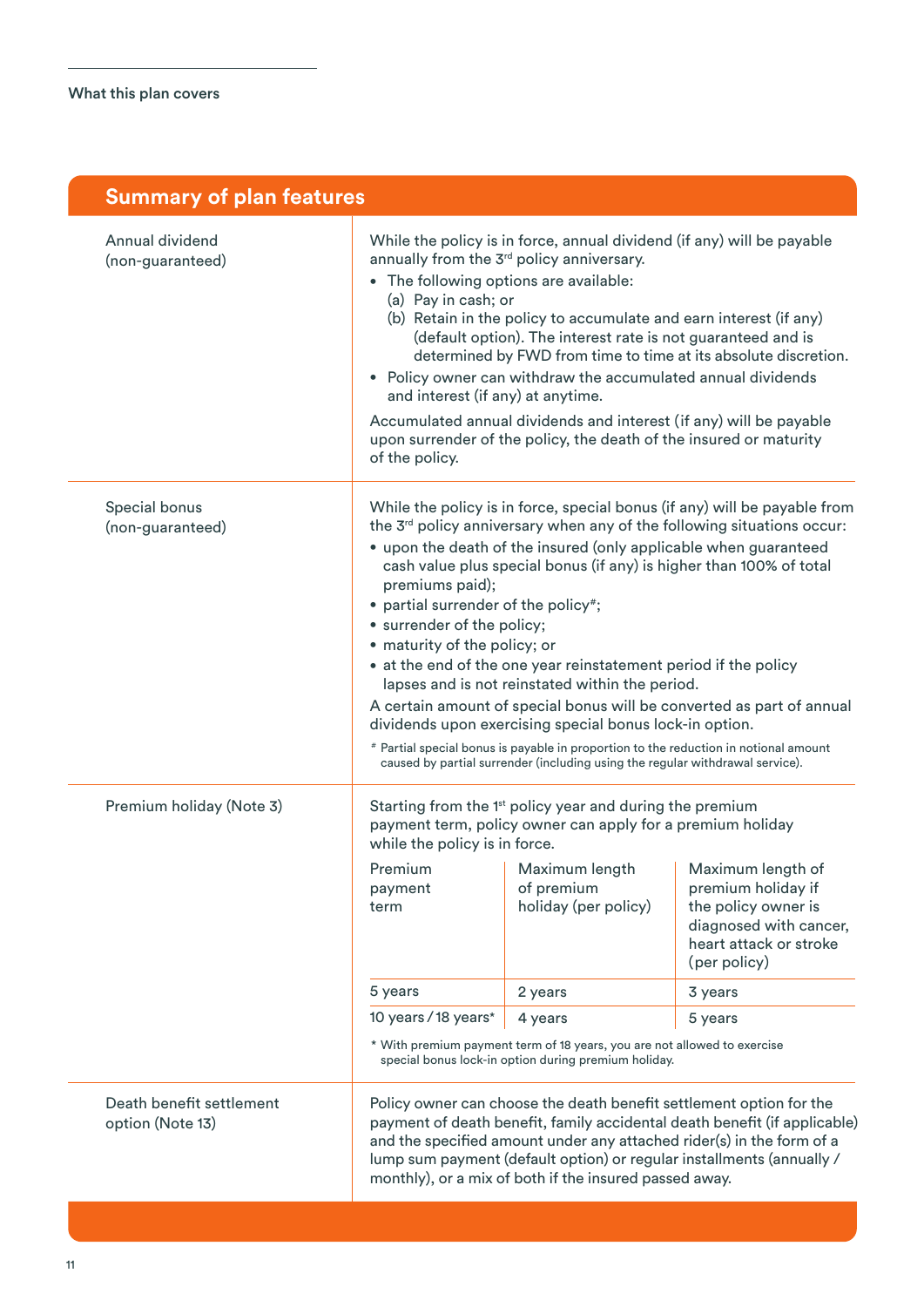## **Dividend / bonus information & investment strategy**

## **Dividend / bonus information**

The non-guaranteed annual dividend, non-guaranteed special bonus and non-guaranteed interest for accumulated annual dividends are determined based on the latest dividend/bonus declaration philosophy and investment strategy of FWD Life Insurance Company (Bermuda) Limited (incorporated in Bermuda with limited liability) ("FWD", "We" or "us") that shown below (Please refer to FWD's website for latest information: https://www.fwd.com.hk/en/regulatory-disclosures/dividend-bonus-declaration-philosophy/)

You may also refer to below FWD's website for dividend/bonus history: https://www.fwd.com.hk/en/regulatory-disclosures/fulfillment-ratios/

## **Dividend / bonus declaration philosophy**

FWD issues participating policies, which offer the policyholders ("You") with dividend/bonus benefits that are not guaranteed. Dividend/bonus includes annual dividend (including interest on accumulated dividends), terminal dividend, reversionary bonus and special bonus.

Through the dividend/bonus declaration, you participate in the financial performance of the products. The financial performance covers the experience and future outlook of a number of factors, including but not limited to:

- 1. Investment return;
- 2. Expenses;
- 3. Persistency;
- 4. Claims experience.

FWD reviews the dividend/bonus at least annually based on our dividend policy. The dividend/bonus could be adjusted if the financial performance is different from the expectation, and as a result the actual declared dividend/bonus may be different from the benefit illustrations. FWD may also deduct as appropriate any cost and expense to support the policy benefits (such as charges to support guarantee) which will be reflected in the actual declared dividend/bonus.

The dividend/bonus recommendation is reviewed and approved by our Board of Directors (the "Board"), with written declaration by the Chairman of the Board, an Independent Non-Executive Director and the Appointed Actuary on due regard to our dividend policy as well as the principle of fair treatment of customers.

The current year and projected dividend/bonus would be communicated to you at least annually. Any changes in the current year and projected dividend/bonus will be reflected in the policy annual statement.

## **Smoothing**

Financial performance is unforeseeable. To facilitate your financial planning, we have a smoothing process aiming to deliver a more stable dividend/bonus payouts during the policy term.

When the financial performance is better (worse) than expected, we may hold back a portion of the gains (losses), which will be passed back to you over the future years to ensure a more stable dividend/bonus payouts. Due to the variation of features and benefits of different products, different levels of smoothing may also be applied.

## **Pooling**

Consistent with the nature of insurance contracts, we also group similar policies together to pool the risks amongst a larger number of policyholders to provide diversification benefits, which help to stabilize the financial performance (and hence the dividend/bonus payouts).

To maintain the fairness between policyholders, we may also separate different generations of policies of the same product into different buckets with different dividend/bonus scales, with an aim to more closely reflect the underlying financial performance. As a result, the frequency and magnitude of the dividend/bonus adjustments may vary among different products and buckets. In general, the adjustments on dividend/bonus are more frequent and significant for products with higher risk profile.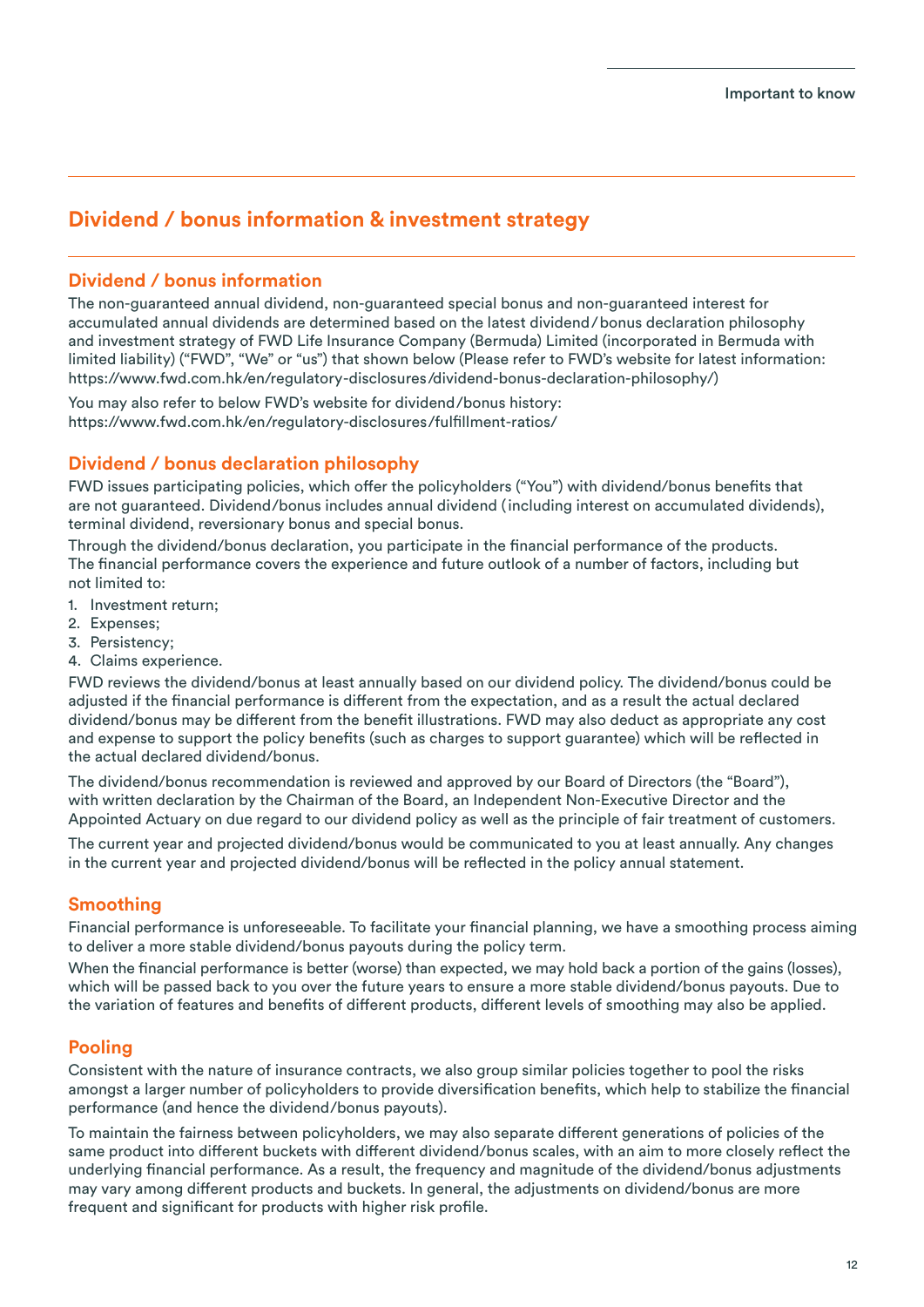## **Dividend / bonus information & investment strategy**

#### **Investment strategy**

FWD's investment strategies are customized for different products to optimize the return. In particular, these asset portfolios employ a balanced asset allocation investment strategy, which consists of

- Investment-grade fixed income-type securities
- Equity-type investments to enhance the investment performance in the long run. This may include listed equity, hedge funds, mutual funds, private equity and property

The current long-term target asset allocation of this product is as follows:

| <b>Asset type</b>            | <b>Target asset allocation (%)</b> |
|------------------------------|------------------------------------|
| Fixed income-type securities | 30% - 100%                         |
| Equity-type investments      | 0% - 70%                           |

The asset portfolios also target to provide diversification across different geographic regions and industries to the extent the size of portfolio can support.

Currency exposure of the underlying policies is partly mitigated through direct investments in the same currency denomination and the use of currency hedging instruments. For policies in US\$ and HK\$, the majority of the assets are invested in the United States and Asia Pacific and denominated in US\$.

Furthermore, the asset portfolio is actively managed by investment professionals to closely monitor the investment performance. In addition to conducting regular review, FWD also reserves the right to change the investment strategy and shall notify policyholders for any material changes.

## **Investment vehicle**

The dividend/bonus rate will be influenced by the performance of the underlying investment portfolio, which consists of both fixed income-type securities and equity-type investments. The performance is not static and will be highly affected by the change in market conditions:

#### **Fixed income-type securities**

- The return of fixed income-type securities arise from the interest income ("the yield") attained at the purchase of the securities. Under a higher (lower) market interest rates environment, the company is more likely to attain higher (lower) interest income with the new money (e.g. proceeds from coupons, maturities, new contributions);
- The defaults or downgrades of the fixed income-type securities will result in unfavorable investment performance.

#### **Equity-type investments**

- The movement of the market price of the equity-type investments will result in change in the market value of the portfolio. Rise (fall) in the market price will increase (decrease) the market value of the portfolio.
- The change in dividend-type income from the equity-type investments will impact the investment results. Higher (lower) dividend-type income from the underlying investment will improve (worsen) the investment results.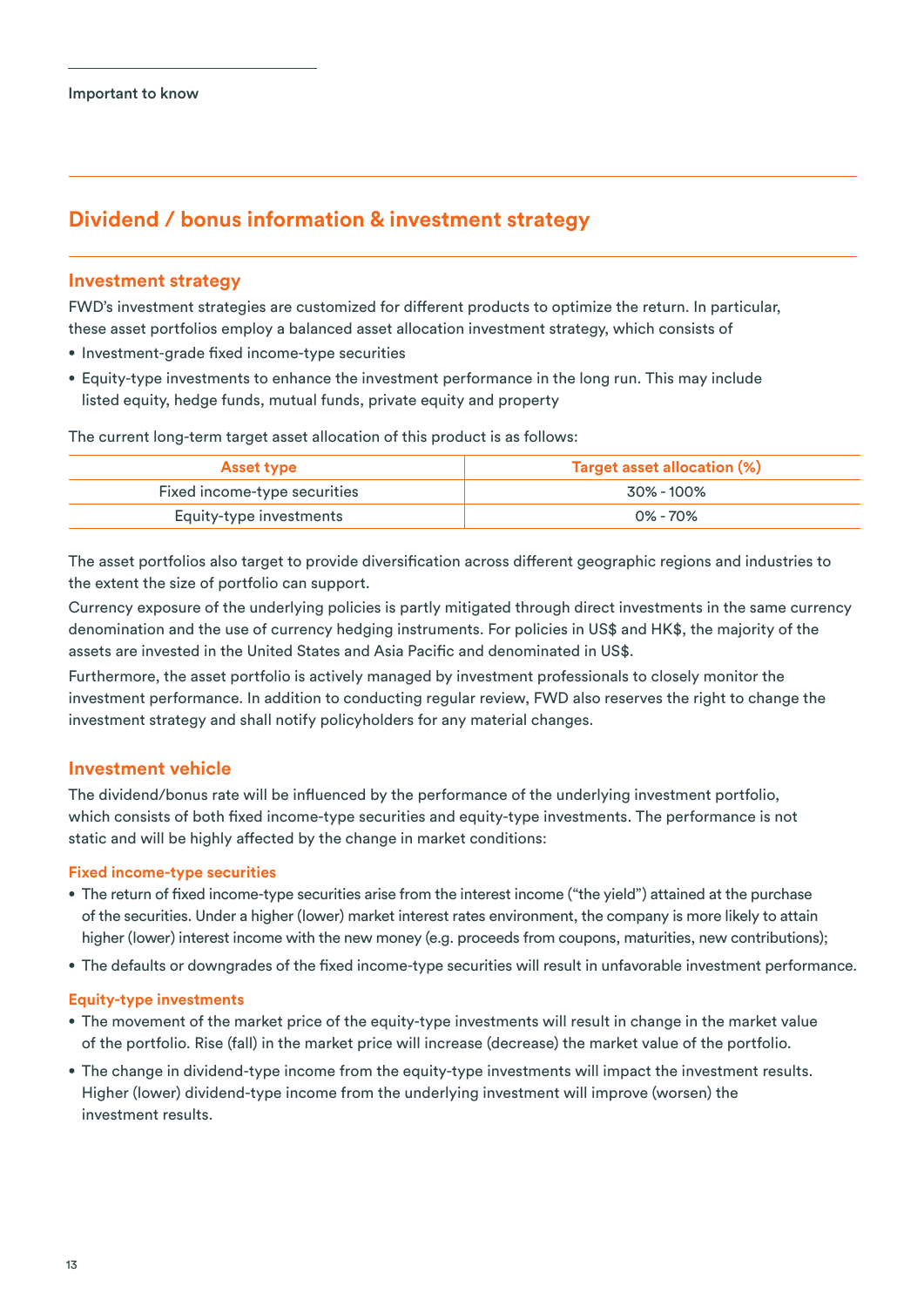#### **1. Premium deposit account**

To make application for a deposit to the premium deposit account, a completed and signed prescribed form should be submitted to FWD. The form can be obtained from your advisor or from FWD. Please refer to your advisor or FWD for more information of the premium deposit account.

#### **2. Cash withdrawal**

Any amount withdrawn will be taken from the accumulated annual dividends and interest (if any). If there is not enough value in the accumulated annual dividends and interest (if any), the remaining withdrawal amount will be taken from the guaranteed cash value and special bonus (if any) as a partial surrender. Any partial surrender will reduce the notional amount. The total premium paid, subsequent guaranteed cash value, annual dividend (if any) and special bonus (if any) will be reduced on a proportional basis from the effective date of partial surrender, according to the reduction in notional amount. Surrender benefit, family accidental death benefit and death benefit will be reduced accordingly. If cash withdrawal and special bonus lock-in option are exercised on the same day, the special bonus will first be converted as part of accumulated annual dividends.

 You can apply for the regular withdrawal service by written application after the policy has been paid-up and while the policy is still in effect. When the application is approved, the selected withdrawal amount will be directly credited to the designated account of policy owner. The minimum monthly withdrawal amount is HK\$1,000/ US\$125, and the maximum annual withdrawal amount is 5% of the policy value, which may be determined in FWD's sole discretion from time to time. If you exercise the regular withdrawal service in early policy years, the amount withdrawn together with the policy values remained in the policy may be considerably less than the total amount of the premiums you paid. We will terminate the regular withdrawal service if the notional amount after the withdrawal would be below the minimum amount prescribed by FWD. For detailed termination conditions of regular withdrawal service, please refer to the policy provisions.

#### **3. Premium holiday**

To apply for premium holiday, you should submit your request within 60 calendar days before the policy anniversary in our prescribed form to suspend paying premiums for a specified period. Once the premium holiday request is approved, any rider(s) attached to the policy will be automatically terminated and no riders can be attached afterward. With premium payment term of 18 years, you are not allowed to exercise special bonus lock-in option during premium holiday. In the event of policy owner is diagnosed with one of the covered illnesses (cancer, heart attack or stroke), policy owner can provide the prescribed form and the medical certificate completed by the attending registered doctor to us to apply 1 year extended premium holiday period. For detailed terms and conditions, definition of covered illnesses and the relevant exclusions, please refer to the policy provisions.

#### **4. Special bonus lock-in option**

 Lock-in value shall not be less than the minimum amount of HK\$800/ US\$100, which may be changed by us in our sole discretion from time to time.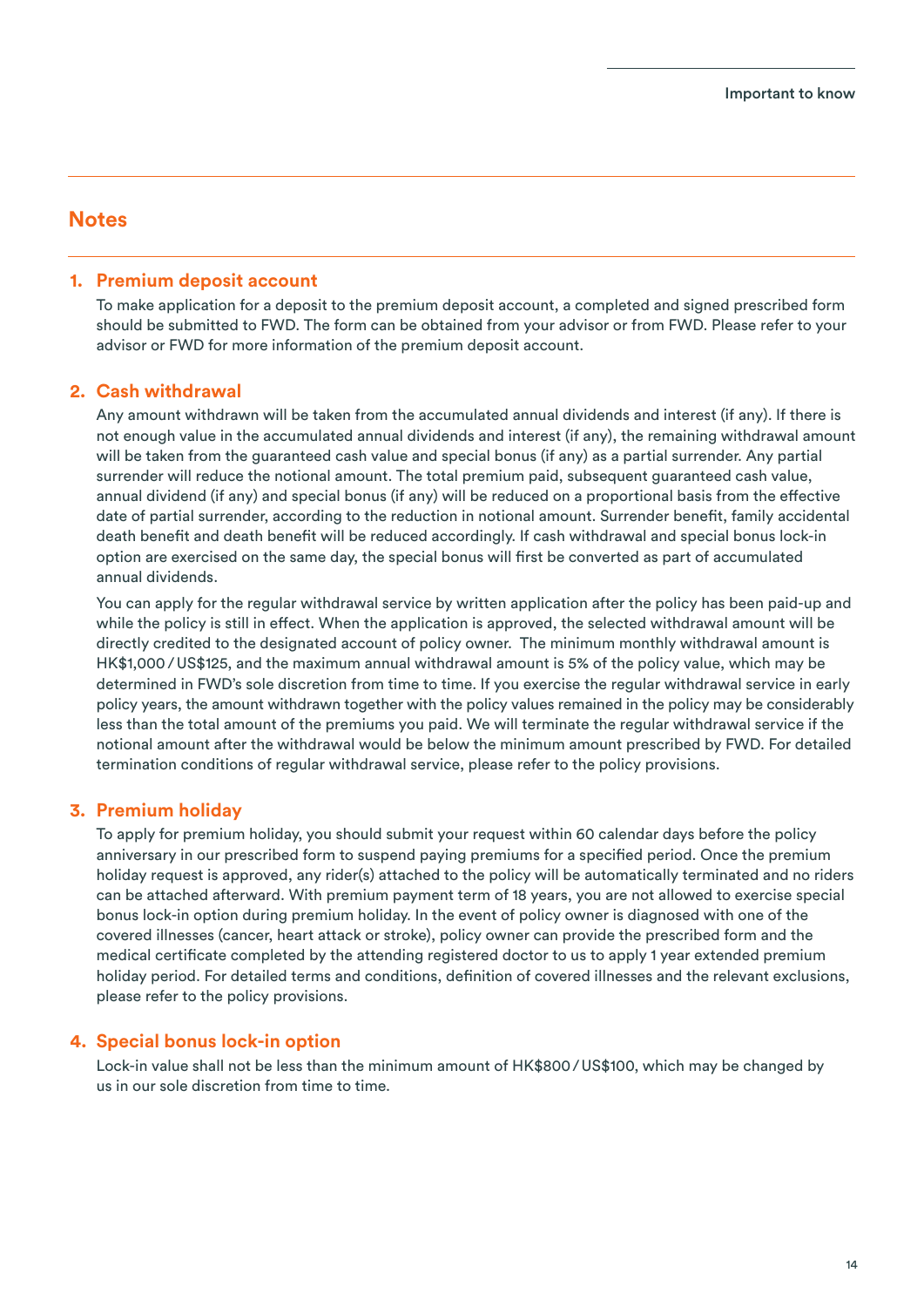#### **5. Automatic lock-in option**

 The automatic lock-in option will be suspended immediately when the special bonus on the policy anniversary is less than 10% of total premiums paid. Such percentage may be changed by us in our sole discretion from time to time. If you request to surrender the policy partially after you have exercised automatic lock-in option, FWD will automatically suspend the automatic lock-in option. You are required to submit a new request in writing to resume the automatic lock-in option. For details, please refer to the policy provisions.

#### **6. Flexi lock-in option**

 The annual minimum and maximum lock-in percentage may be determined in FWD's sole discretion from time to time. For details, please refer to the policy provisions.

#### **7. Family accidental death benefit**

Family accidental death benefit shall be terminated if one claim for the family accidental death benefit has been made under the policy. The maximum benefit limit of US\$100,000 (for US\$ policies)/HK\$800,000 (for HK\$ policies) for the family accidental death benefit is shared with all the basic plans under MaxFocus series with us covering the same insured. Direct family member(s) of the insured means the spouse of the insured and/or the children of the insured. For details, please refer to the policy provisions.

#### **8. Outstanding performance award**

- Outstanding performance awards can be claimed while the policy has been in force for more than 10 months till the insured reaches attained age 26 and the insured is at age 18 or below (age next birthday) as on the commencement date of the policy and named in the policy schedule is alive.
- Outstanding performance awards will be payable if the policy owner makes a request for the payment of one of the outstanding performance awards with our receipt of satisfactory documentary proof in achieving any of the specified criteria of the respective academic achievements (please refer to the summary table of outstanding performance awards for details) till the insured reaches attained age 26.
- To make a claim on outstanding performance awards, the policy owner must submit designated forms together with the document proof within 60 days from the issue date of such document proof, we may also request any other information and documents, subject to our applicable rules and procedures at that time.
- Outstanding performance awards are subject to FWD's applicable rules and procedures and may change the terms and conditions from time to time. The currency of this award will be in Hong Kong dollars regardless of the policy currency of the policy, and will be payable in HK\$ cheque only.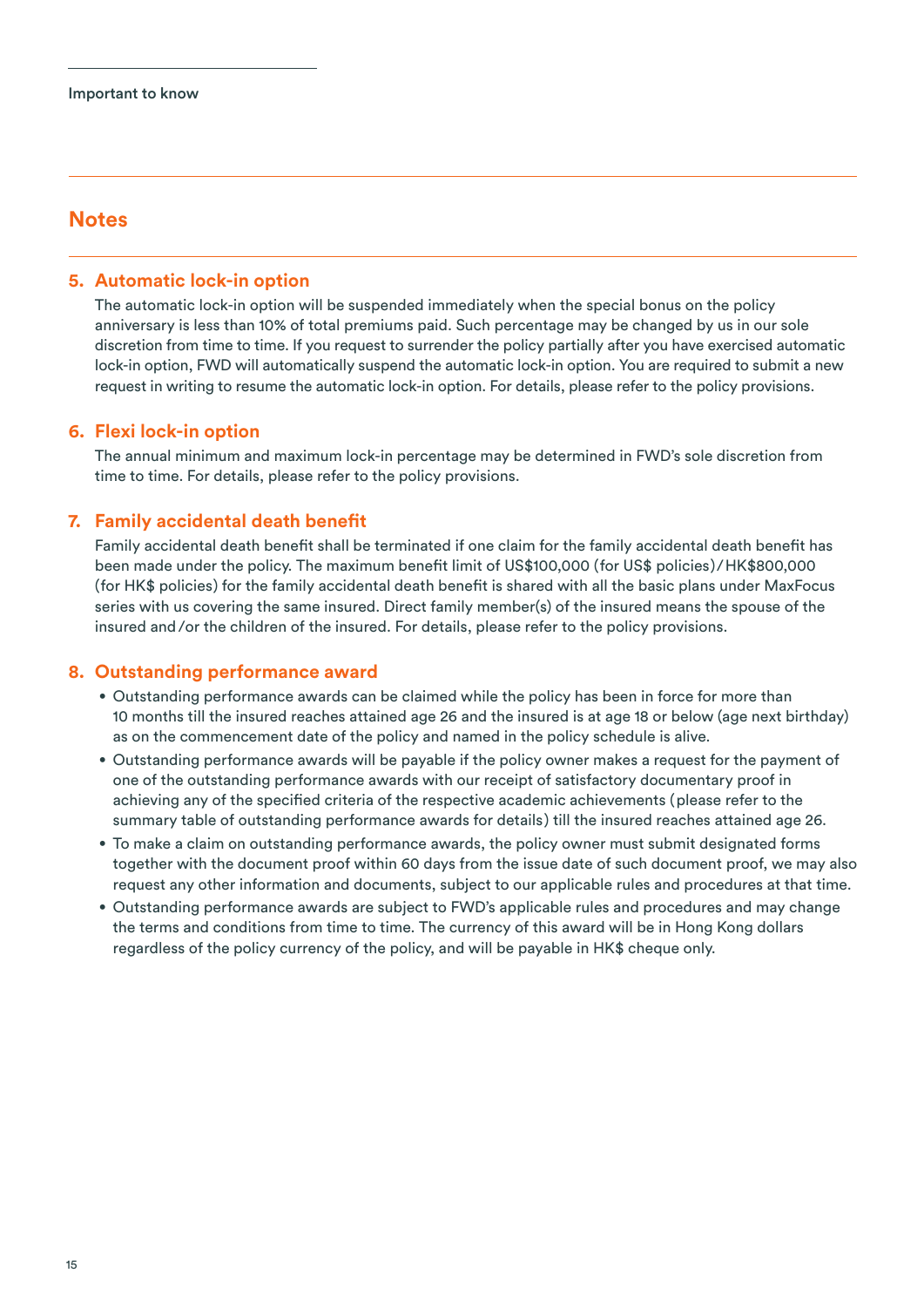#### **9. Baby bonus**

- Baby bonus can be claimed while the policy has been in force for more than 10 months and the insured is above age 18 (age next birthday) as on the commencement date of the policy and named in the policy schedule is alive.
- Baby bonus will be payable if the policy owner makes a request for the claiming baby bonus within 60 days of the birth of the insured's biological child with our receipt of satisfactory documentary proof.
- This bonus will be paid for once even if more than one child is born at the same time and subject to a maximum of once per policy and per same insured life of all policies with us. Once this bonus becomes payable or change of insured option has been exercised, the baby bonus will be terminated.
- Baby bonus is subject to our applicable rules and procedures and may change the terms and conditions from time to time. The currency of this bonus will be in Hong Kong dollars regardless of the policy currency of the policy, and will be payable in HK\$ cheque only.

## **10. Change of insured**

After the end of 1<sup>st</sup> policy year and the insured is alive, you can apply in writing to change the insured. Any change to the insured must fulll FWD's relevant policies and procedures as determined in FWD's sole discretion from time to time. Any change of the insured will not have any effect on the notional amount, guaranteed cash value, special bonus (if any), annual dividend and interest (if any) or policy years. The age of new proposed insured should fulfill the issue age (age next birthday) requirement, i.e. age 1 (15 days) – age 80 (single premium payment), age 1 (15 days) – age 75 (premium payment terms of 5 years), age 1 (15 days) – age 70 (premium payment term of 10 years) or age 1 (15 days) – age 62 (premium payment term of 18 years). The new insured must have an insurable interest with the policy owner. All riders (if any) will be terminated after insured is changed and no riders can be attached afterwards.

## **11. Contingent insured**

Any nomination of the contingent insured must fulfill FWD's relevant policies and procedures as determined in FWD's sole discretion from time to time. The age of the contingent insured at the time of application should fulll the issue age (age next birthday) requirement, i.e. age 1 (15 days) – age 80 (single premium payment), age 1 (15 days) – age 75 (premium payment terms of 5 years), age 1 (15 days) – age 70 (premium payment term of 10 years) or age 1 (15 days) – age 62 (premium payment term of 18 years). Only one person can be named as the contingent insured each time. The contingent insured must have an insurable interest with the policy owner.

 Upon the death of the insured, the contingent insured will become the insured provided that the policy has been in effect for more than 1 policy year, and subject to FWD's approval based on relevant policies and procedures as determined in FWD's sole discretion from time to time. The contingent insured should be alive and fulfill the issue age requirement and have an insurable interest with the policy owner upon FWD's approval. All riders (if any) will be terminated after insured is changed and no riders can be attached afterwards.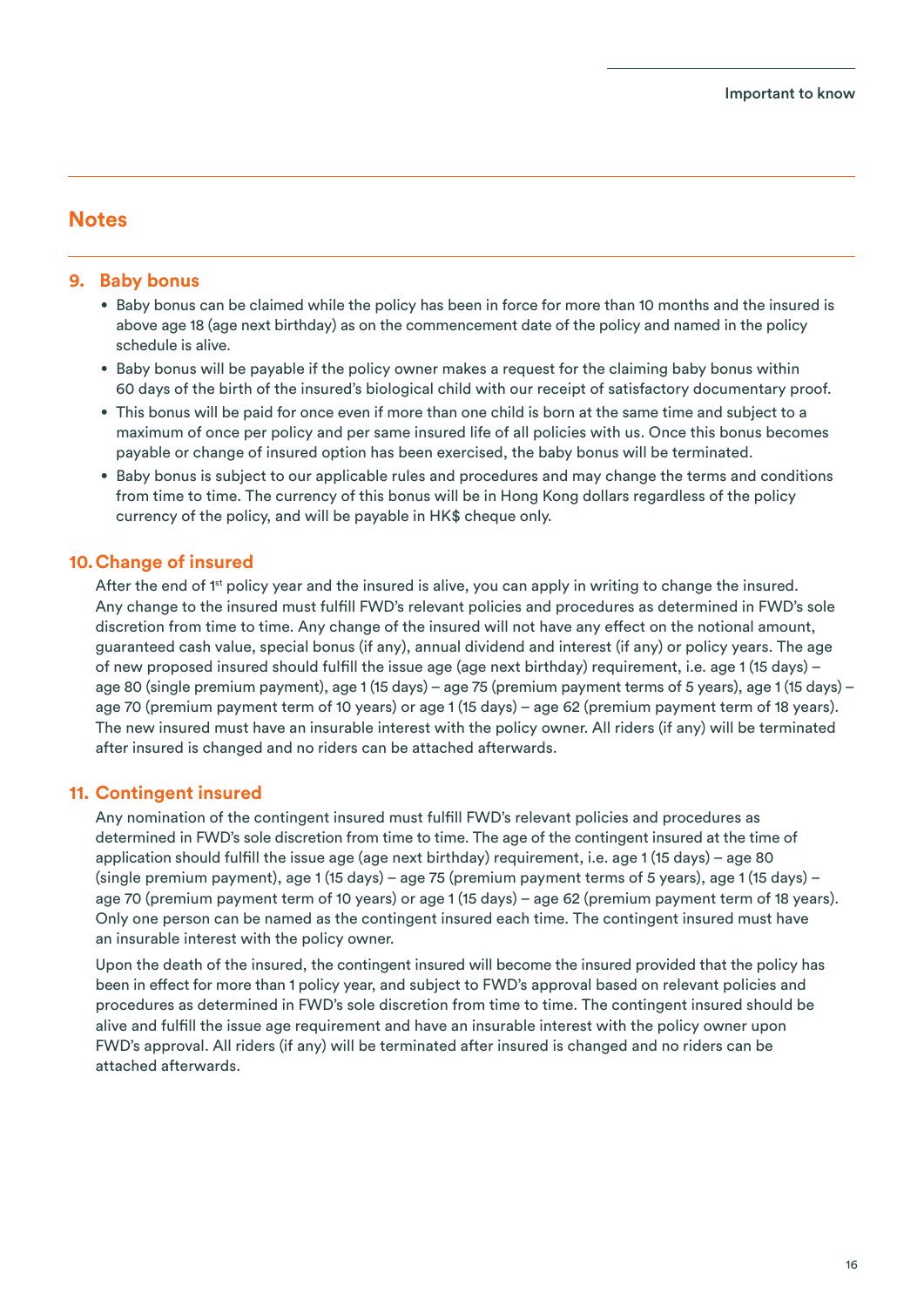#### **12. Contingent policy owner**

Any nomination of the contingent policy owner must fulfill FWD's relevant policies and procedures as determined in FWD's sole discretion from time to time. The age of the contingent policy owner at the time of application should be higher than the minimum age determined by FWD. Only one person can be named as the contingent policy owner each time. Upon the death of the original policy owner, the contingent policy owner will become the policy owner subject to FWD's approval based on relevant policies and procedures as determined in FWD's sole discretion from time to time and that the contingent policy owner is alive.

#### **13. Death benefit settlement option**

Policy owner can choose the death benefit settlement option for the payment of death benefit, family accidental death benefit (if applicable) and the specified amount under any attached rider(s) (in the form of a lump sum payment, regular installment (annually/monthly), or a mix of both) while the insured is alive and the policy is in effect, subject to FWD's relevant policies and procedures as determined in FWD's sole discretion from time to time. The default payment option is lump-sum payment. For settlement option other than lump sum payment, the unpaid amount of death benefit, family accidental death benefit (if applicable) and the specified amount under any attached rider(s) will be deposited with FWD to accumulate non-guaranteed interest until the full amount is paid to the beneficiary. The interest (if any) on unpaid balance of the death benefit, family accidental death benefit (if applicable) and the specified amount under any attached rider(s) will be accumulated and paid to the beneficiary in the last installment in lump sum. Such balance does not participate in the participating fund or benefit from its profit. Selection of death benefit settlement option is subject to FWD's current applicable rule and procedures and may change from time to time.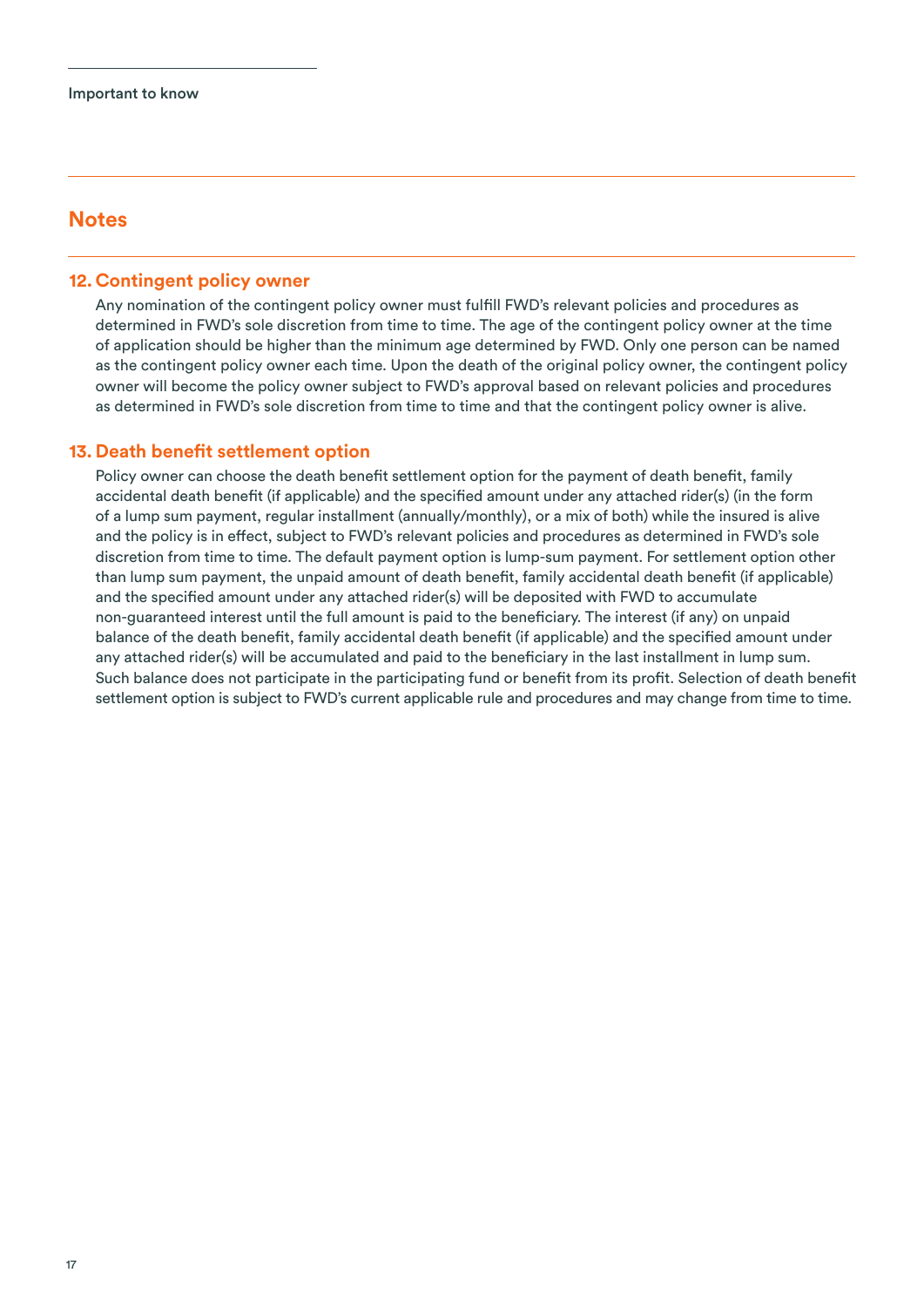## **Key product risks**

## **Credit risk**

This product is an insurance policy issued by FWD. The application of this insurance product and all benefits payable under your policy are subject to the credit risk of FWD. You will bear the default risk in the event that FWD is unable to satisfy its financial obligations under this insurance contract.

## **Liquidity risk**

This product is a long term insurance policy. This policy of long term insurance will be made for certain determined term of years starting from the policy effective date to the policy maturity date. The policy contains value and, if you surrender your policy in the early policy years or before its maturity date, the amount you get back may be considerably less than the total premium you have paid. If you have selected the prepayment option for regular premium payment policies, all amounts in the premium deposit account will not be refunded or returned to you unless the policy is cancelled or surrendered. You should make sure that you intend to leave your prepayment amount in your premium deposit account. Application of the Plan may constitute the liquidity risk to your financial condition. You need to bear the liquidity risk associated with the Plan.

#### **Exchange rate and currency risk**

The application of this insurance product with the policy currency denominated in a foreign currency is subject to that foreign currency's exchange rate and currency risk. The foreign currency may be subject to the relevant regulatory bodies' control (for example, exchange restrictions). If your home currency is different from the policy currency, please note that any exchange rate fluctuation between your home currency and the policy currency of this insurance product will have a direct impact on the amount of premium required and the value of benet(s) to be received. For instance, if the policy currency of the insurance product depreciates substantially against your home currency, there is a negative impact on the benefits you receive from the product. If the policy currency of the insurance product appreciates substantially against your home currency, your burden of the premium payment is increased.

#### **Inflation risk**

The cost of living in the future may be higher than now due to the effects of inflation. Therefore, the benefits under this policy may not be sufficient for the increasing protection needs in the future even if FWD fulfills all of its contractual obligations.

## **Early surrender risk**

If you surrender your policy in the early policy years or before its maturity date, the amount of the benefit you will get back may be considerably less than the total amount of the premiums you paid.

## **Non-guaranteed benefits**

Non-guaranteed benefits (including but not limited to annual dividend/special bonus) are not guaranteed and are determined at FWD's discretion based on its dividend/bonus declaration philosophy.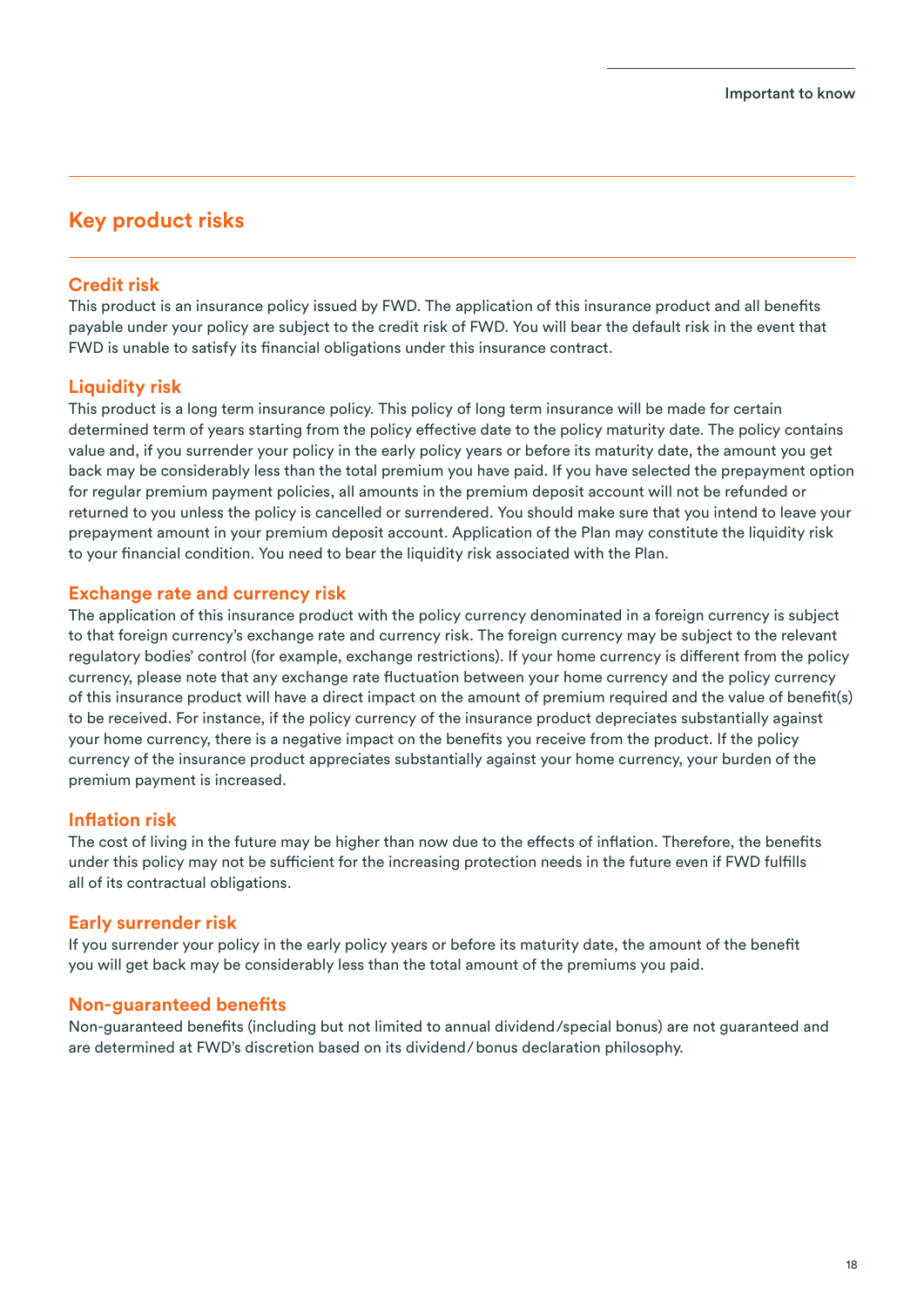## **Key product risks**

## **Premium term**

The premium payment term of the policy is single premium, 5 years, 10 years or 18 years.

## **Non-payment of premium (not applicable to single premium policy)**

FWD allows a grace period of 30 days after the premium due date for payment of each premium. If a premium is still unpaid at the expiration of the grace period and the policy has no cash value, the policy will be terminated from the date the first unpaid premium was due, unless the premium holiday has been exercised. If the policy has any loanable cash value, FWD shall automatically advance the amount of premium due as a loan against such loanable cash value of the policy. Once the total amount of outstanding loan and interest accrued thereon is equal to or exceeds the loanable cash value of the policy, the policy will be terminated and you may lose all of your benefits.

## **Termination conditions**

The policy shall terminate on the earliest of the following:

- 1) From the premium due date, if you have not paid your premiums within the 30-day premium grace period (unless the premium holiday has been exercised or automatic premium loan applies).
- 2) On the date you surrender your policy.
- 3) On the date of the insured's death (if there is no contingent insured).
- 4) On the maturity date of the policy.
- 5) On the date your outstanding policy loan amounts (including interest and automatic premium loans) are equal to or greater than the total cash value\* (excluding special bonus (if any)) of the policy.
	- \* Total cash value is guaranteed cash value, plus unpaid accumulated annual dividends and interest (if any) plus special bonus.

## **Exclusion from suicide**

We will not pay any death benefit if the insured commits suicide within 13 calendar months from the policy date (or from the date we restart your policy, whichever is later), our legal responsibility will be limited to an amount equivalent to any premium paid without interest, after deducting any benefits we have paid, any amounts owed to us, and any outstanding insurance levy. This applies regardless of whether the insured was sane or insane when committing suicide.

## **Exclusions for family accidental death benefit**

The exclusions below apply to family accidental death benefit, we will not cover any loss/claim directly or indirectly caused by or resulting from any of the following:

- 1. Suicide or a self-infected act by the insured and/or the direct family member(s) of the insured regardless of the mental state of the insured or the direct family member(s).
- 2. A claim arises because of the policy owner, the insured, the direct family member(s) of the insured, or the beneficiary (ies) participated in an unlawful act.
- 3. A claim arises from catastrophic events except that the insured and/or the direct family member(s) of the insured is /are a passive participant(s) in a war.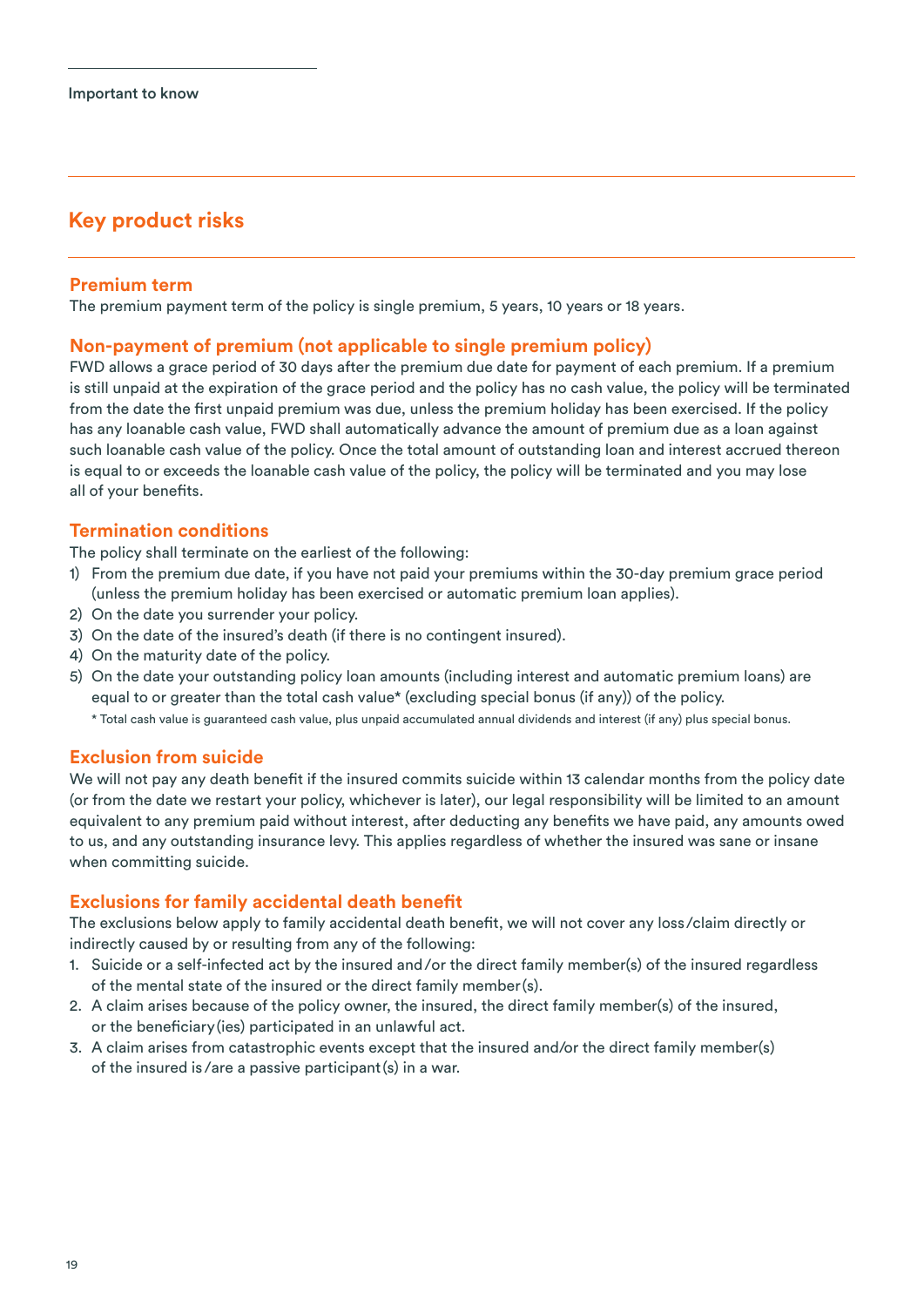## **Important notes**

## **Your right under cooling-off period**

If you are not fully satisfied with this policy, you have the right to change your mind. We trust that this policy will satisfy your financial needs. However, if you are not completely satisfied, you have the right to cancel and obtain a full refund of the insurance premium paid by you and levy paid by you without interest by giving us written notice. Such notice must be signed by you and received directly by the office of FWD within 21 calendar days immediately following either the day of delivery of the policy or a Cooling-o Notice to you or your nominated representative, whichever is the earlier. The notice is the one sent to you or your nominated representative (separate from the policy) notifying you of your right to cancel within the stated 21 calendar day period. No refund can be made if a claim payment under the policy has been made prior to your request for cancellation. Should you have any further queries, you may (1) call our Customer Service Hotline on 3123 3123; (2) visit our FWD Insurance Solutions Centres; (3) email to cs.hk@fwd.com and we will be happy to explain your cancellation rights further.

While the policy or rider (if applicable) is in force, the policy owner may surrender or terminate the policy or rider (if applicable) by sending a written request to FWD.

## **Obligation to provide information**

FWD is obliged to comply with the following legal and/or regulatory requirements in various jurisdictions as promulgated and amended from time to time, such as the United States Foreign Account Tax Compliance Act, and the automatic exchange of information regime ("AEOI") followed by the Inland Revenue Department (the "Applicable Requirements"). These obligations include providing information of clients and related parties (including personal information) to relevant local and international authorities and/or to verify the identity of the clients and related parties. In addition, our obligations under the AEOI are to:

- i. identify accounts as non-excluded "financial accounts" ("NEFAs");
- ii. identify the jurisdiction(s) in which NEFA-holding individuals and NEFA-holding entities reside for tax purposes;
- iii. determine the status of NEFA-holding entities as "passive non-financial entities (NFEs)" and identify the jurisdiction(s) in which their controlling persons reside for tax purposes;
- iv. collect information on NEFAs ("Required Information") which is required by various authorities; and
- v. furnish Required Information to the Inland Revenue Department.

The policy owner must comply with requests made by FWD to comply with the above Applicable Requirements.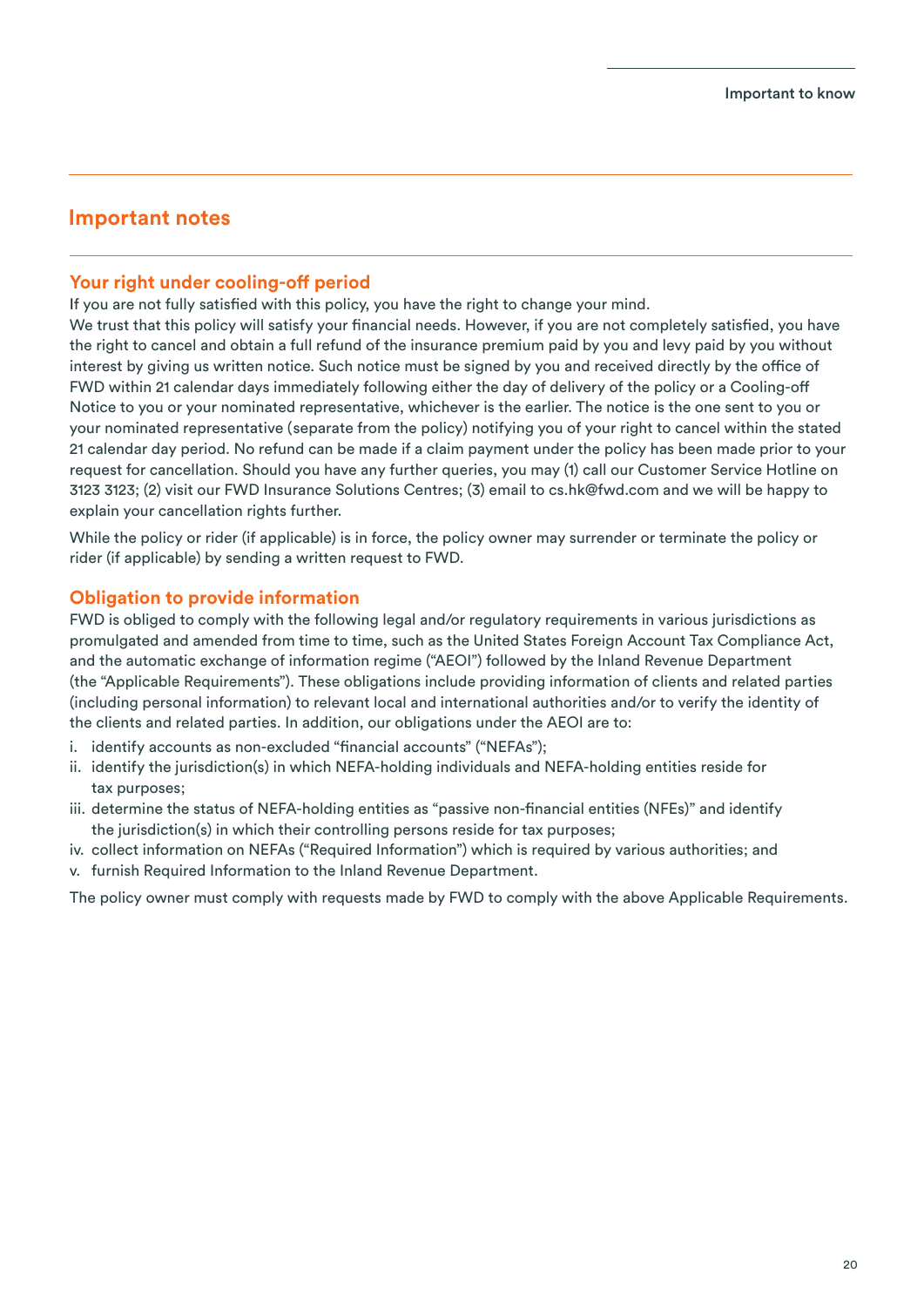## **Declarations**

- 1) This product is underwritten by FWD. FWD is solely responsible for all features, policy approval, coverage and benefit payment under the product. FWD recommends that you carefully consider whether the product is suitable for you in view of your financial needs and that you fully understand the risk involved in the product before submitting your application. You should not apply for or purchase the product unless you fully understand it and you agree it is suitable for you. Please read through the related risks before making any application of the product.
- 2) This product material is issued by FWD. FWD accepts full responsibility for the accuracy of the information contained in this product material. This product material is intended to be distributed in the Hong Kong Special Administrative Region only and shall not be construed as an offer to sell, a solicitation to buy or the provision of any insurance products of FWD outside the Hong Kong Special Administrative Region. All selling and application procedures of this product must be conducted and completed in the Hong Kong Special Administrative Region.
- 3) This product is an insurance product. The premium paid is not a bank savings deposit or time deposit. This product is not protected under the Deposit Protection Scheme in the Hong Kong Special Administrative Region.
- 4) This product is a participating life product with a savings element. The costs of insurance and the related costs of the policy are included in the premium paid under this Plan despite the product brochure/leaflet and/or the illustration documents of this Plan having no schedule/section of fees and charges or no additional charge noted other than the premium.
- 5) The product is a participating life product. If you surrender your policy before its maturity date, the amount you get back may be less than the total premium you have paid.
- 6) This product is designed for individuals who are looking for a long-term savings plan and it is not suitable for people who seek short-term gains.
- 7) All underwriting and claims decisions are made by FWD. FWD relies upon the information provided by the applicant and the insured in the insurance application to decide to accept or decline the application with a full refund of any premium paid and any insurance levy paid without interest. FWD reserves the right to accept /reject any insurance application and can decline your insurance application without giving any reason.
- 8) All the above benefits and payment are paid after deducting policy debts (if any, e.g. unpaid premiums or policy loan with interest).
- 9) To surrender the policy, you need to send FWD a completed surrender form or by any other means acceptable by FWD.

This product material is for reference only and is indicative of the key features of the product. For the exact terms and conditions and the full list of exclusions of the product, please refer to the policy provisions of this product materials. In the event of any ambiguity or inconsistency between the terms of this leaflet and the policy provisions, the policy provisions shall prevail. In case you want to read the terms and conditions of the policy provisions before making an application, you can obtain a copy from FWD. The policy provisions of the product are governed by the laws of the Hong Kong Special Administrative Region.